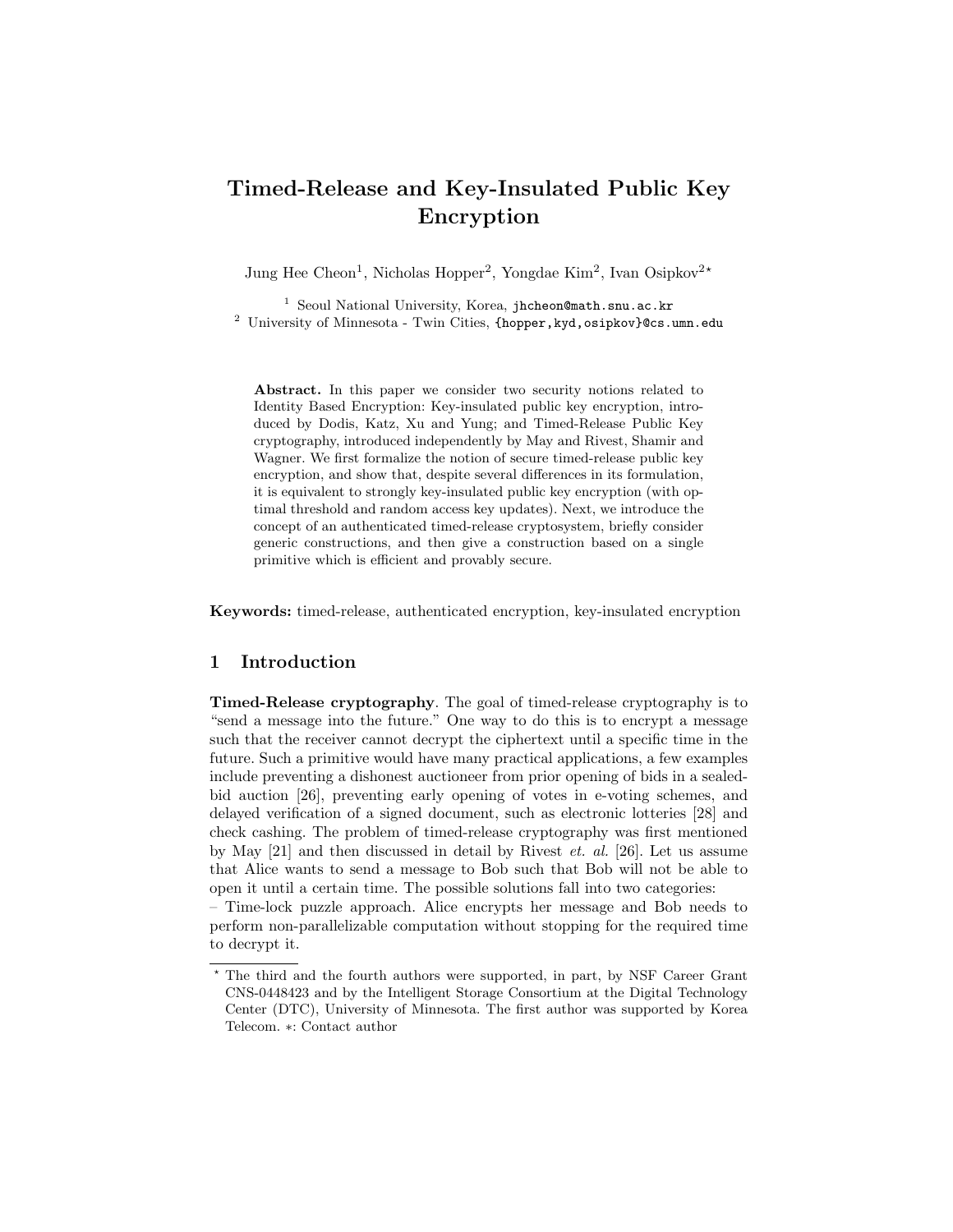– Agent-based approach. Alice encrypts a message such that Bob needs some secret value, published by a trusted agent on the required date, in order to decrypt the message.

The first approach puts immense computational overhead on the message receiver, which makes it impractical for real-life scenarios. In addition, knowing the computational complexity of decryption, while giving us a lower bound on the time Bob may need to decrypt the message, does not guarantee that the plaintext will be available at a certain date. Still, this approach is widely used for specific applications [9, 4, 28, 19, 18]. The agent-based approach, on the other hand, relieves Bob from performing non-stop computation, sets the date of decryption precisely and does not require Alice to have information on Bob's capabilities. This comes at a price, though: the agents have to be trusted and they have to be available at the designated time.

In this paper we concentrate on the agent-based approach. Several agentbased constructions were suggested by Rivest et. al. [26]. For example, the agent could encrypt messages on request with a secret key which will be published on a designated date by the agent. It also could precompute pairs of public/private keys, publish all public keys and release the private keys on the required days. A different scheme was proposed in [13], in which non-malleable encryption was used and receiver would engage in a conditional oblivious transfer protocol with the agent to decrypt the message. In [11], the authors proposed to use Boneh and Franklin's IBE scheme [8] for timed-release encryption: for that, one can replace the identity in an IBE scheme with the time of decryption. Similar proposals appear in [20, 7]. While some of these proposals contain informal proofs of security, none of them consider and/or give a formal treatment of the security properties of timed-release public key encryption (or TR-PKE).

Since all known efficient constructions rely on the Boneh-Franklin IBE construction, a natural question to ask is if the existence of IBE is necessary for an efficient timed-release public key encryption. In this paper, we formalize the security requirements of TR-PKE and show that indeed this is the case: the existence of secure TR-PKE is equivalent to the existence of strongly key-insulated encryption with optimal threshold and random access key updates; existence of which in turn is known to be equivalent to the existence of IBE [5, 14].

SKIE-OTRU: Strongly key-insulated encryption with Optimal Threshold and Random Access Key Updates. Strongly key-insulated encryption addresses the problem of computer intrusion by breaking up the lifetime of a public key into periods, and splitting the decryption key between the user (say, a mobile device) and a trusted "helper" (say, a desktop server) so that:

- $-$  (*Sequential Key Updates*) At the beginning of each time period, the helper securely transmits a "helper secret key"  $hsk_i$  to the user, which he combines with his previous key,  $usk_{i-1}$ , to obtain a secret key  $usk_i$  that will decrypt messages encrypted during time period i.
- (Random Access Key Updates) Given any  $usk_i$  and  $hsk_j$ , the user can compute  $usk_j$ . This is useful for error recovery and it also allows the user to decrypt old messages.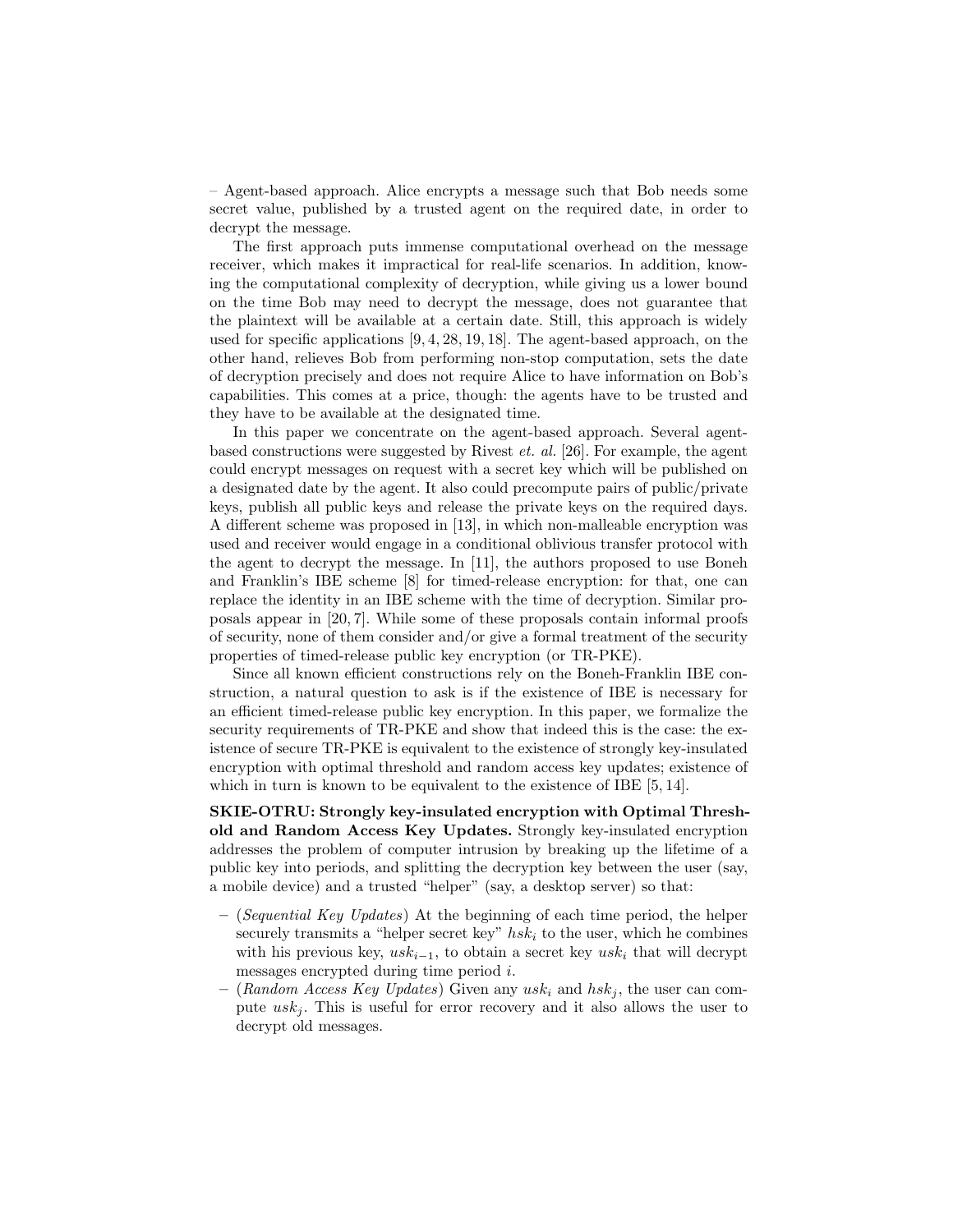- $-$  (*User Compromise*) An adversary who is given access to  $(usk<sub>i</sub>, hsk<sub>i</sub>)$  for several time periods i cannot break the encryption for a new time period.
- (Helper Compromise) An adversary given only the hsk cannot break the encryption scheme.

Combining results of Bellare/Palacio [5] and Dodis/Katz  $[14]$ <sup>3</sup>, it follows that existence of SKIE-OTRU is equivalent to IBE.

Authentication for Timed-Release Encryption. Many of the applications of timed-release cryptography mentioned above require some form of authentication as well. For example, if there is no authentication of bids in a sealed auction, any bidder may be able to forge bids for others, or force the auction to fail by submitting an unreasonably high bid. In this paper, we consider the security properties required by these applications and develop formal security conditions for a Timed-Release Public Key Authenticated Encryption (TR-PKAE) scheme.

One avenue for developing a TR-PKAE scheme would be composing an unauthenticated TR-PKE scheme with either a signature scheme or a (non-timedrelease) PKAE scheme. Although such constructions are possible, we note that the details of this composition are not trivial; examples from [2, 14] illustrate that naive constructions can fail to provide the expected security properties. Additionally, we note that such schemes are likely to suffer a performance penalty relative to a scheme based on a single primitive. Thus we also introduce a provably secure construction of a TR-PKAE scheme that is essentially as efficient as previous constructions of non-authenticated TR-PKE schemes [11, 20, 7].

Our Contribution This paper proposes a new primitive that provides timedrelease public key authenticated encryption (in short, TR-PKAE). The contribution of this paper is four fold:

- We give the first formal analysis of the security requirements for timedrelease public key encryption (TR-PKE) and show that this notion is equivalent to SKIE-OTRU.
- We introduce the notion of TR-PKAE, as satisfying four notions: IND-KC-CCA2, security against adaptive chosen ciphertext attacks under compromise of the timed-release agent and sender's private key; TUF-CTXT, or third-party unforgeability of ciphertexts; IND-RTR-KC-CCA2, or receiver undecryptability before release time under compromise of sender's private key; and RUF-TR-CTXT, or receiver unforgeability before release time.
- We introduce a protocol that provides authenticated timed-release (or strongly key-insulated) public key encryption using a single primitive. The proposed protocol is essentially as efficient as Boneh and Franklin's chosen-ciphertext secure IBE scheme [8] (FullIdent, which will be referred to as BF-IBE in the rest of the paper) and is provably secure in the random oracle model. The proposed protocol requires minimal infrastructure (a single trusted agent) that can be shared among many applications and can be naturally converted

<sup>&</sup>lt;sup>3</sup> Bellare/Palacio showed that KIE-OTRU is equivalent to IBE, while Dodis/Katz showed equivalence of SKIE-OTRU and KIE-OTRU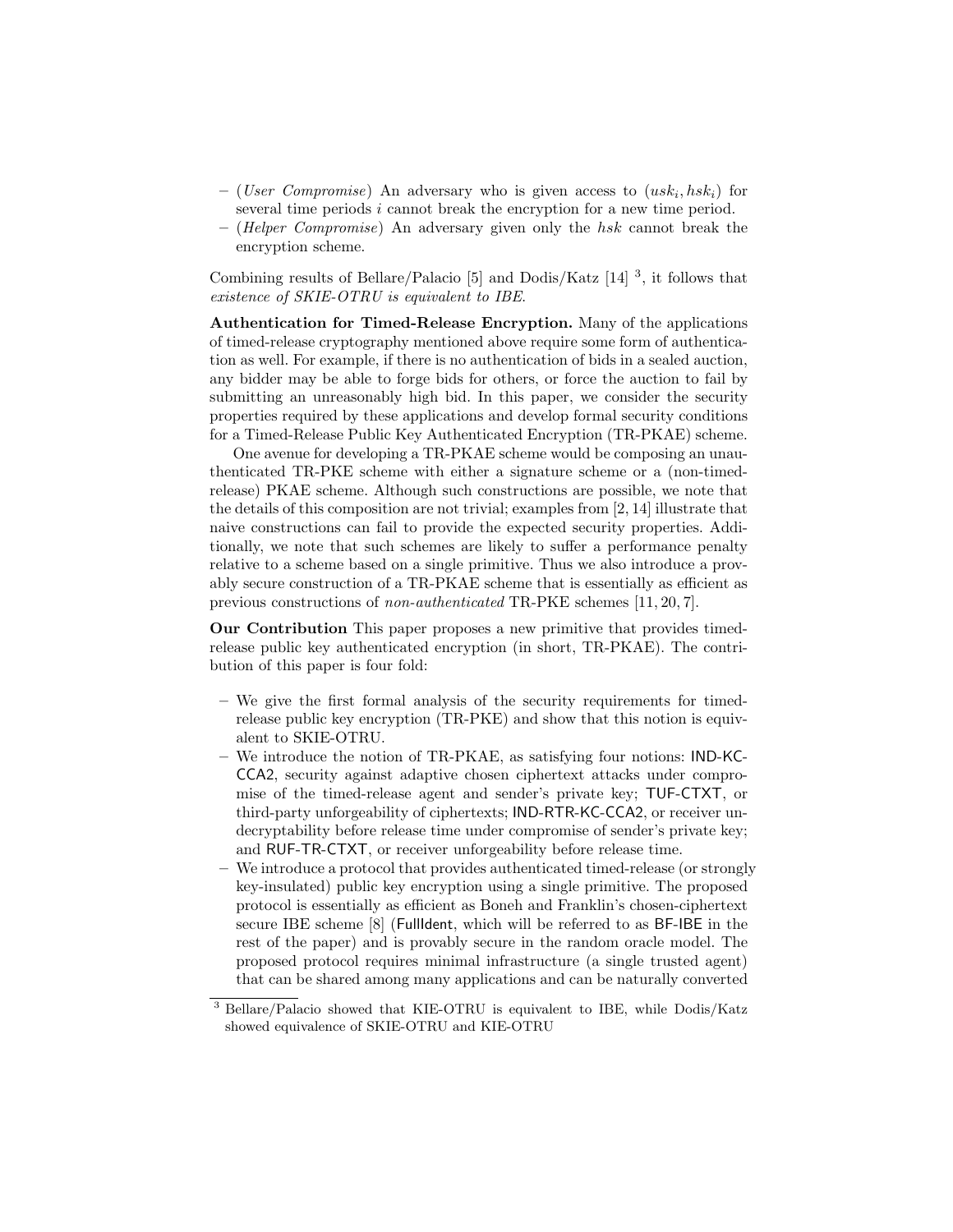to a threshold version, which provides robustness as well as stronger security by allowing outputs of multiple agents to be used.

Overview of our construction Consider a public agent (similar to NTP server [23]), called TiPuS (Timed-release Public Server), which at discrete timeintervals publishes new *self-authenticating* information  $I_T = f(P_T, s)$  for current time T, where f and  $P_T$  are public, and s is secret. Alice can encrypt a message for Bob at time  $T$  using  $P_T$ , her private key and Bob's public key. Only when  $I_T$  is published on day T, will Bob be able to decrypt the message using  $I_T$ , his private key and Alice's public key.

We implement the above setting using an admissible bilinear map  $e$  (see Section 4.1), which along with the choice of groups and generator  $P$  is chosen independently of TiPuS. Each TiPuS chooses a secret  $s \in \mathbb{Z}_q$  and publishes  $P_{pub} = sP$ . At time T, the TiPuS publishes  $I_T = sP_T = sH(T)^{4}$  (*i.e.* the private key for identity  $T$  in BF-IBE [8], where  $H$  is a cryptographic hash function.

Let  $(sk_a, pk_a) = (a, aP)$  and  $(sk_b, pk_b) = (b, bP)$  be Alice's and Bob's authenticated private/public key pairs respectively. To encrypt message  $m$  for Bob, 1) Alice computes bilinear map  $d = e(sP + r_1 \cdot bP, (r_2 + a)P_T)$  for random  $r_1, r_2$ , and applies hash function  $H_2$  to obtain  $K = H_2(d)$ , 2) she then encrypts message m as  $E_K(m)$ , where  $E_K$  is a symmetric encryption using key K. Bob also receives  $r_1P_T$  and  $r_2P$ . To *decrypt* the ciphertext, 1) Bob, having  $sP_T$ , computes d as  $e(r_2P + aP, sP_T + b \cdot r_1P_T)^{-5}$ , 2) applying hash function  $H_2$ , Bob computes K and uses it to decrypt  $E_K(m)$ .<sup>6</sup> The full detailed protocol and all required definitions/discussions are presented in later sections.

Note the following practical aspects exhibited by the scheme: 1) (User Secret vs TiPuS Secret) the secret value of TiPuS, system parameters and users' private keys are completely independent. It will be shown later that compromise of TiPuS does not jeopardize confidentiality and unforgeability of user ciphertexts; 2) (Sharing) the published value  $sP_T$  can be shared among multiple applications; 3) (Scalability) the protocol can take full advantage of a) several independent TiPuS's,  $\frac{7}{5}$  b) threshold generation of  $sP_T$  [24]. The increase in computational complexity is minimal when such schemes are applied to the protocol.

# 2 Timed-Release Public Key Encryption (TR-PKE)

In this section we formalize the functionality and security requirements for a timed-release public key encryption system. These requirements are meant to

<sup>&</sup>lt;sup>4</sup> The authenticity of  $I_T$  can be verified by checking equality  $e(P_{pub}, P_T)$ , since by bilinearity  $e(sP, H(T)) = e(P, sH(T)) = e(P, H(T))$ <sup>s</sup>.

<sup>&</sup>lt;sup>5</sup> Note that according to properties of bilinear map,  $e(r_2P + aP, sP_T + b \cdot r_1P_T)$  $e((r_2 + a)P, (s + b \cdot r_1)P_T) = e((s + r_1 \cdot b)P, (r_2 + a)P_T) = d.$ 

 $^6$  Without authentication, this scheme is similar to Bellare and Palacio's construction of an SKIE-OTRU scheme, in which  $d = e(sP + bP, r_2P_T)$ . However note that it cannot be used for timed-release: the receiver can publish as public key  $bP = \tau P - sP$ for any chosen  $\tau$  allowing him to decrypt any ciphertext before designated time.

<sup>&</sup>lt;sup>7</sup> If  $s_i P$  is  $P_{pub}$  of the *i*-th token generator, then combined  $P_{pub}$  is  $\sum s_i P$  and combined  $sP_T$  is  $\sum s_i P_T$ .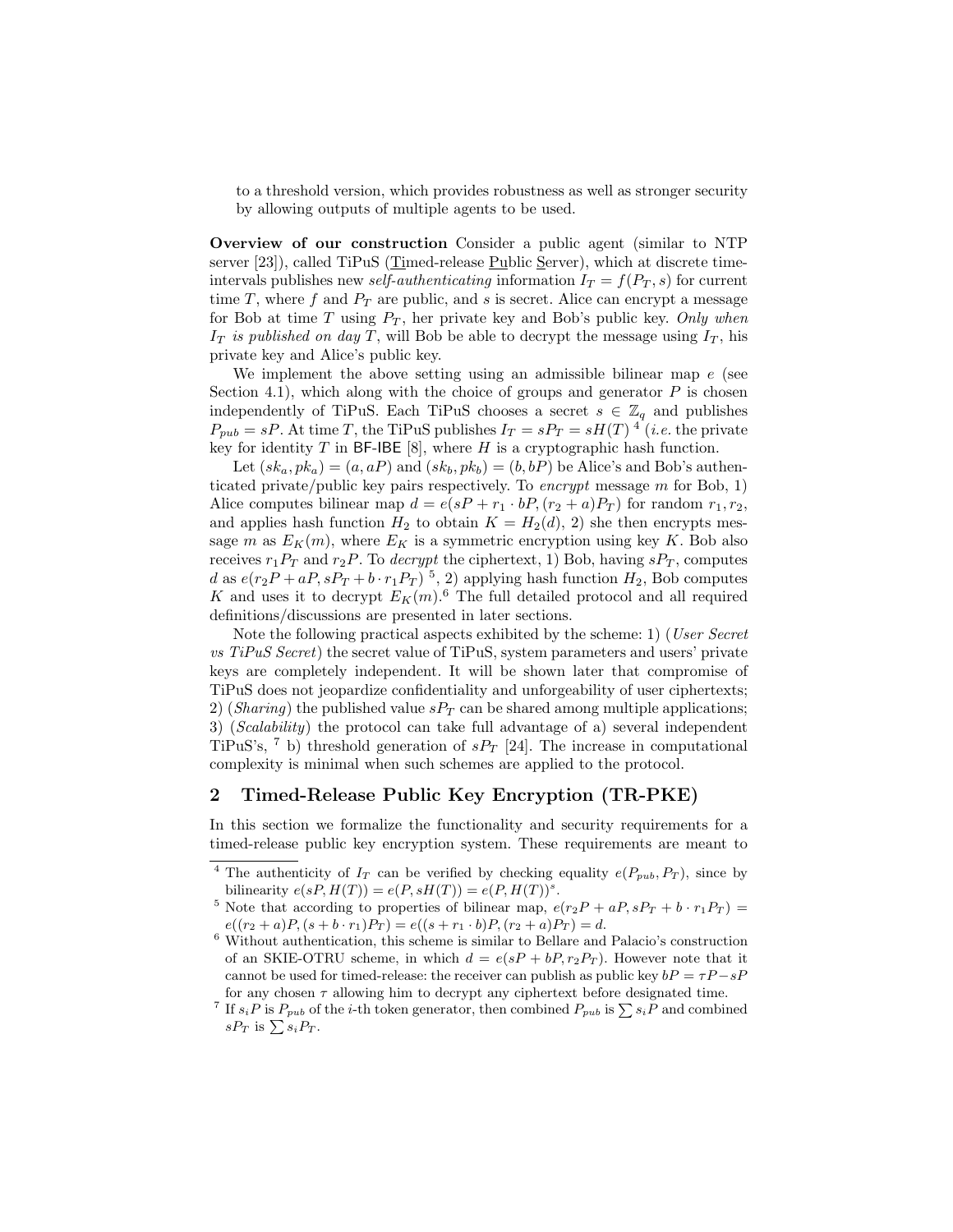capture the required security requirements not addressed in previous work [21, 26, 11, 20, 7]; in particular they do not address the authentication requirements, which we add in section 3.

#### 2.1 Functional requirements

Formally, we define a timed-release public-key encryption system  $\Gamma$  to be a tuple of five randomized algorithms:

- Setup, which given input  $1^k$  (the security parameter), produces public parameters  $\pi_q$ , which include hash functions, message and ciphertext spaces among others.
- TRSetup, which on input  $\pi_g$ , produces a pair  $(\delta, \pi_{tr})$  where  $\delta$  is a master secret and  $\pi_{tr}$  the corresponding timed-release public parameters. This setup is carried out by TiPuS which keeps the master secret key confidential, while all other parameters are public. We denote the combined public parameters of  $\pi_g$  and  $\pi_{tr}$  by  $\pi$ .
- KeyGen, given public parameters  $\pi_g$ , outputs a pair of secret key and public key  $(sk, pk)$ .
- $\mathsf{TG}(\pi, \delta, T)$  computes the token  $tkn_T$  corresponding to time T using  $(\delta, \pi)$ . This functionality is performed by TiPuS which publishes  $tkn<sub>T</sub>$  at time T.
- Encrypt( $\pi, pk, m, T$ ) computes the timed-release ciphertext c denoting the encryption with public key pk of message m with public parameters  $\pi$  and time encoding T.
- Decrypt( $\pi, sk, \hat{c}, tkn_T$ ) outputs the plaintext corresponding to  $\hat{c}$  if decryption is successful or the special symbol fail otherwise.

For consistency, we require that  $\mathsf{Decrypt}(\pi, sk, \mathsf{Encrypt}(\pi, pk, m, T), \mathsf{TG}(\pi, \delta, T)) =$ m, for all valid  $(pk, sk)$ ,  $(\pi, \delta)$ , T, and m,

## 2.2 Security

It is standard to require that the PKE cryptosystem be secure against adaptive chosen-ciphertext (IND-CCA2) adversaries [25, 3, 2]. Ideally, in TR-PKE, one should separate the timed-release security from security of PKE. Namely, TR-PKE should maintain receiver confidentiality properties even if the timedrelease master secret is compromised. To that effect, we require that IND-CCA2 security against a third party is provided even when master secret is given to the adversary. We model this attack by a slightly modified IND-CCA2 game, shown in Figure 1. Here, in addition to adaptively choosing two "challenge plaintexts" that the adversary will need to distinguish between, he also adaptively chooses a "challenge time" for which his challenge ciphertext will be decrypted; he wins when he can tell whether his challenge ciphertext is an encryption of his first or second plaintext for the challenge time, given access to a decryption oracle and the master secret key of the TiPuS.

The timed-release functionality is provided by the token-generating infrastructure (i.e. TiPuS). Not knowing the corresponding token is what keeps the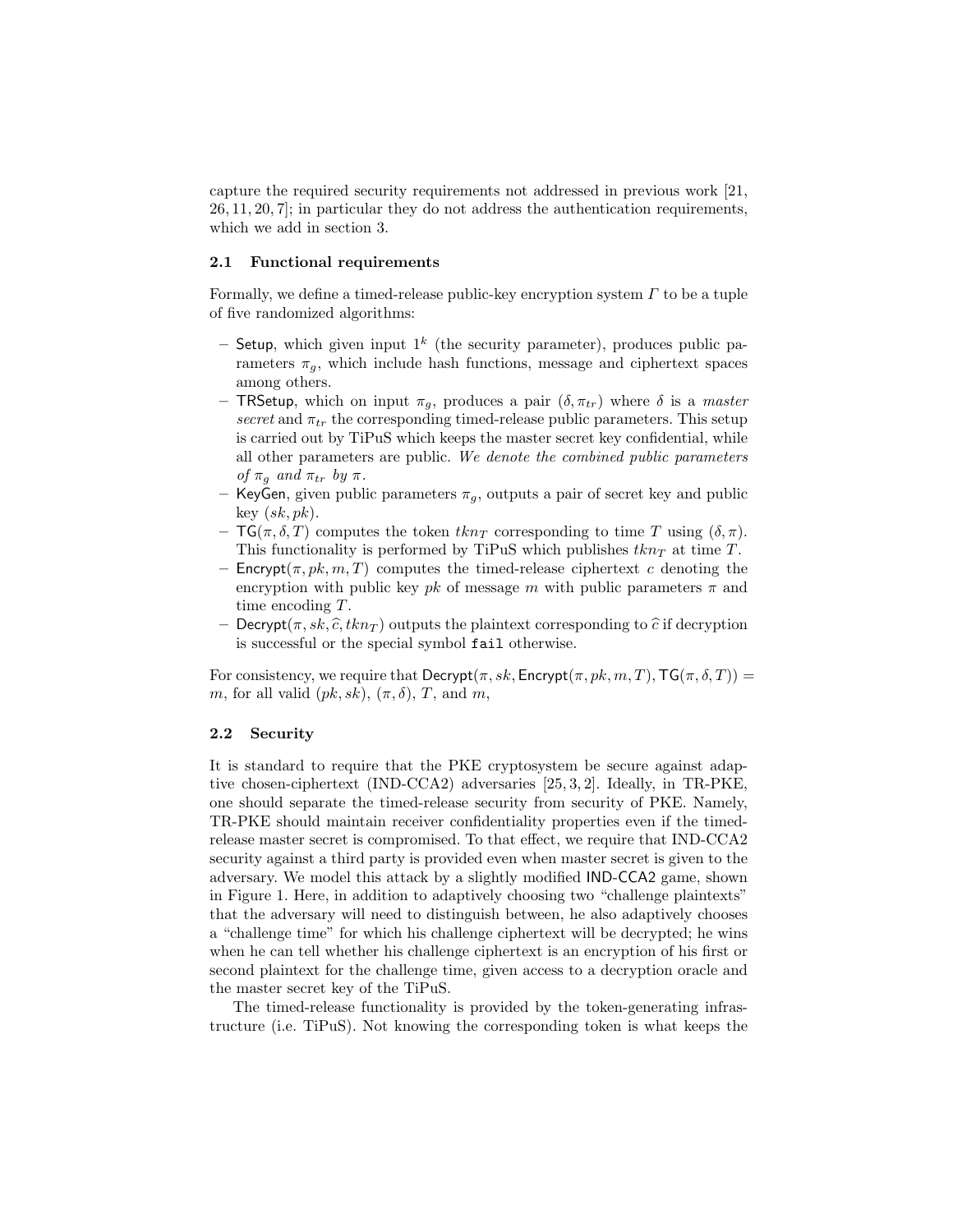Algorithm 2.1:  $Exp_{A,\Gamma}^{IND-CCA2}(k)$  $\pi_g \leftarrow \mathsf{Setup}(1^k)$  $(\delta, \pi_{tr}) \leftarrow \mathsf{TRSetup}(1^k)$  $(pk, sk) \leftarrow \mathsf{KeyGen}(\pi_g)$  $(m_0, m_1, T^*) \leftarrow A^{\text{Decrypt}(\pi, sk, \cdot, \cdot)}(\pi, \delta, pk)$  $\beta \leftarrow_R \{0, 1\}$  $c^* \leftarrow$  Encrypt $(\pi, pk, m_\beta, T^*)$  $\beta' \leftarrow A^{\mathsf{Decrypt}(\pi,sk,\cdot,\cdot)}(\pi,\delta,pk,c^*)$ if  $(A$  queried  $\mathsf{Decrypt}(\pi, sk, c^*, tkn_{T^*}))$ then return (false) else return  $(\beta' = \beta)$ Algorithm 2.2:  $Exp_{A,\Gamma}^{\textsf{IND-RTR-CCA2}}(k)$  $\pi_g \leftarrow \mathsf{Setup}(1^k)$  $(\delta, \pi_{tr}) \leftarrow \mathsf{TRSetup}(1^k)$  $(m_0, m_1, pk^*, T^*)$  $\leftarrow A^{\mathsf{TG}(\pi,\delta,\cdot),\mathsf{Decrypt}^*(\pi,\delta,\cdot,\cdot,\cdot)}(\pi)$  $\beta \leftarrow_R \{0, 1\}$  $c^* \leftarrow$  Encrypt $(\pi, pk^*, m_\beta, T^*)$  $\beta' \leftarrow A^{\textsf{TG}(\pi, \delta, \cdot), \textsf{Decrypt}^*(\pi, \delta, \cdot, \cdot, \cdot)}(\pi, c^*)$ if  $(A$  queried Decrypt<sup>\*</sup> $(\pi, sk^*, c^*, T^*)$ , where  $sk^*$  corresponds to  $pk^*$ , or A queried  $\mathsf{TG}(\pi,\delta,T^*))$ then return (false) else return  $(\beta' = \beta)$  $\mathsf{Adv}_{A,\Gamma}^{\mathsf{IND-CCA2}}(k) = \Pr[\mathsf{Exp}_{A,\Gamma}^{\mathsf{IND-CCA2}}(k) = \mathsf{true}] - \frac{1}{2}$ <br>  $\mathsf{Adv}_{A,\Gamma}^{\mathsf{IND-RTR-CCA2}}(k) = \Pr[\mathsf{Exp}_{A,\Gamma}^{\mathsf{IND-RTR-CCA2}}(k) = \mathsf{true}] - \frac{1}{2}$ 

Fig. 1. TR-PKE security experiments for the IND-CCA2 and IND-RTR-CCA2 games

receiver from decrypting ciphertext until a designated time. To effect secure timed-release, any TR-PKE cryptosystem must provide confidentiality against the receiver itself until the corresponding token is made available. We model this property by the IND-RTR-CCA2 game, shown in Figure 1; in this game, we modify the basic IND-CCA2 game by allowing the adversary to adaptively choose receiver public key  $pk^*$  and time  $T^*$  for the challenge. Instead of access to the timed-release secret, the adversary is given access to arbitrary tokens tkn<sub>T</sub>, where  $T \neq T^*$ , and a decryption oracle Decrypt<sup>\*</sup> $(\pi, \delta, \cdot, \cdot, \cdot)$  which computes  $\text{Decrypt}(\pi, \cdot, \cdot, \text{TG}(\pi, \delta, \cdot))$ . The adversary may thus compute the decryption of any ciphertext for any time, except the challenge ciphertext in the challenge time  $T^*$  with chosen public key  $pk^*$ . We say a timed-release public-key cryptosystem  $\Gamma$  is secure if every polynomial time adversary  $A$  has negligible advantages Adv ${}_{A,\Gamma}^{IND-CCA2}(k)$  and Adv ${}_{A,\Gamma}^{IND-RTR-CCA2}(k)$ .

## 2.3 Strongly Key-Insulated Public Encryption and Timed-Release

The notion of key-insulated public key encryption has been discussed in [15, 16, 5]. As mentioned previously, combining Bellare/Palacio [5] and Dodis/Katz [14] one obtains that the existence of secure SKIE-OTRU is a necessary and sufficient condition for the existence of secure IBE. Briefly, a SKIE-OTRU consists of following algorithms: KG, which generates a triple  $(pk, usk_0, hsk)$  of public key, initial user secret key, and master helper key; HKU which computes a stage i helper secret key hsk<sub>i</sub> given  $(pk, hsk, i)$ ; UKU, which computes the stage i user secret key usk<sub>i</sub> given i, pk, hsk<sub>i</sub>, usk<sub>i-1</sub>; RUKU, which computes the stage i user secret key usk<sub>i</sub> given  $i, j, pk, hsk_i, usk_j, \forall i \geq 1, j \geq 0$ ; Enc, which produces a ciphertext corresponding to m to be decrypted in stage i, given  $(pk, m, i);$ and Dec, which, given  $(i, pk, usk_i, c)$  attempts to decrypt a ciphertext for stage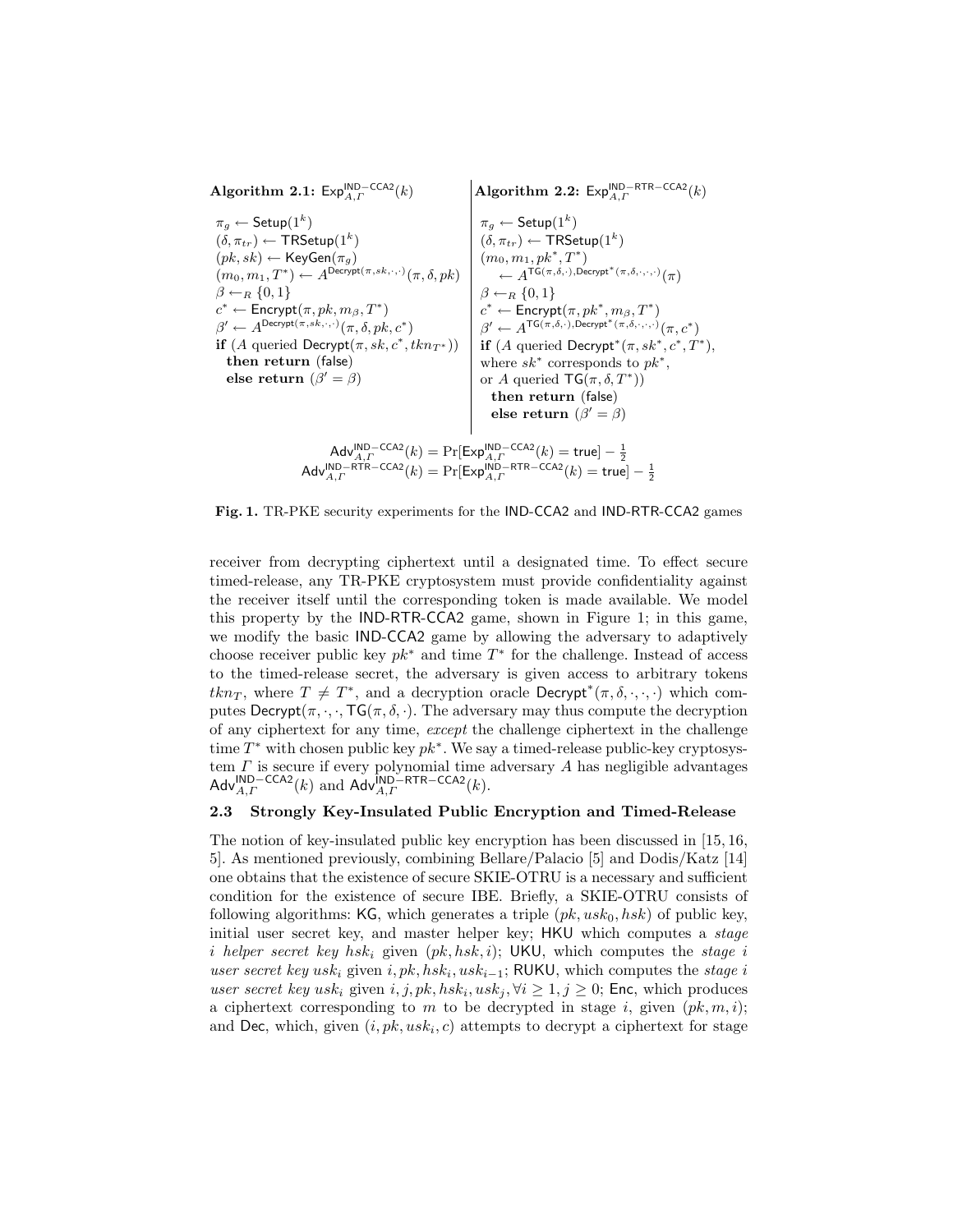i. Intuitively, hsk is given to a "helper", who will securely transmit, at the beginning of each stage i, the secret  $hsk_i$  to the user. The user can then compute  $usk_i$ , delete any old usk's in his possession, and use usk<sub>i</sub> to decrypt messages sent to him during stage i. Existence of RUKU facilitates error recovery and allows for decryption of old ciphertexts.

A SKIE (and SKIE-OTRU) scheme is considered CCA-secure with optimal threshold if two conditions hold: (1) given access to  $pk$ , a decryption oracle, and pairs  $(hsk_i,usk_i)$  of his choosing, an adversary cannot break the encryption scheme for a stage j for which he has not been given  $h s k_j$ ; and (2) given pk, hsk, and a decryption oracle, an adversary cannot break the encryption scheme for any stage [15, 16, 5]. The idea of separation of the timed-release master and user secrets in a TR-PKE very closely parallels the notions of helper and user secrets in a key-insulated cryptosystem; and both involve a "time period" parameter for encryption and decryption. Furthermore, the two security conditions for a SKIE scheme, in which either user keys or helper keys are assumed to be compromised, closely resemble the conditions IND-CCA2 and IND-RTR-CCA2 developed here.

However, there is a key difference between the SKIE-OTRU and TR-PKE notions. In the SKIE-OTRU setting, a helper is associated with at most one user, and cooperates exclusively with that user, whereas in the TR-PKE setting, it is assumed that many users may use the services of the TiPuS server, but the interaction between each user and the server will be minimal. This results in several operational differences: 1) User and Master Key Generation – in a TR-PKE scheme, they are generated independently, whereas in a SKIE-OTRU they are generated jointly; 2) Dissemination of secrets per time period  $-$  a SKIE scheme must use a secure channel to send the  $h s k_i$  to only one user, whereas the tokens generated by a TiPuS are assumed to be publicly disseminated; 3) Security notion of "user compromise" – a SKIE scheme's notion of "user compromise" is limited to chosen time periods and the keys are generated by the victim, whereas in TR-PKE's notion the attacker is the user itself and can generate its public key adaptively (perhaps without necessarily knowing the corresponding secret key) in order to break timed-release confidentiality. The following theorem shows that despite these differences, these notions are essentially equivalent.

Theorem 1. There exists a (chosen-ciphertext) secure timed-release public key cryptosystem if and only if there exists a secure strongly key-insulated public-key encryption scheme with optimal threshold that allows random-access key updates. *Proof.* (Sketch) Suppose we have a secure TR-PKE scheme  $\Gamma =$  (Setup, TRSetup, TG, Encrypt, Decrypt). We construct a SKIE-OTRU scheme from Γ as follows. Set  $\mathsf{KG}(1^k) = ((\pi, pk), sk, \delta)$ , where  $(\pi, \delta) \leftarrow \mathsf{TRSetup}(1^k)$  and  $(pk, sk) \leftarrow$ KeyGen( $\pi$ ); HKU $((\pi, pk), \delta, i) = tkn_i$ , where  $tkn_i \leftarrow \textsf{TG}(\pi, \delta, i)$ ; UKU $(i, (\pi, pk),$  $tkn_i, (sk, tkn_{i-1})) = (sk, tkn_i);$ RUKU $(i, j, (\pi, pk), tkn_i, (sk, tkn_j)) = (sk, tkn_i);$  $Enc((\pi, pk), m, i) = c$ , where  $c \leftarrow$  Encrypt $(\pi, pk, m, i)$ ; and set Dec $(i, (\pi, pk),$  $(sk, tkn_i), c) = \text{Decrypt}(\pi, sk, c, tkn_i)$ . This scheme essentially makes the TiPuS server in TR-PKE scheme  $\Gamma$  into a helper for an SKIE-OTRU scheme.

It is easy to see that this scheme must be a secure SKIE-OTRU scheme. Suppose an attacker given access to  $spk = (\pi, pk)$ ,  $hsk = \delta$  and a decryption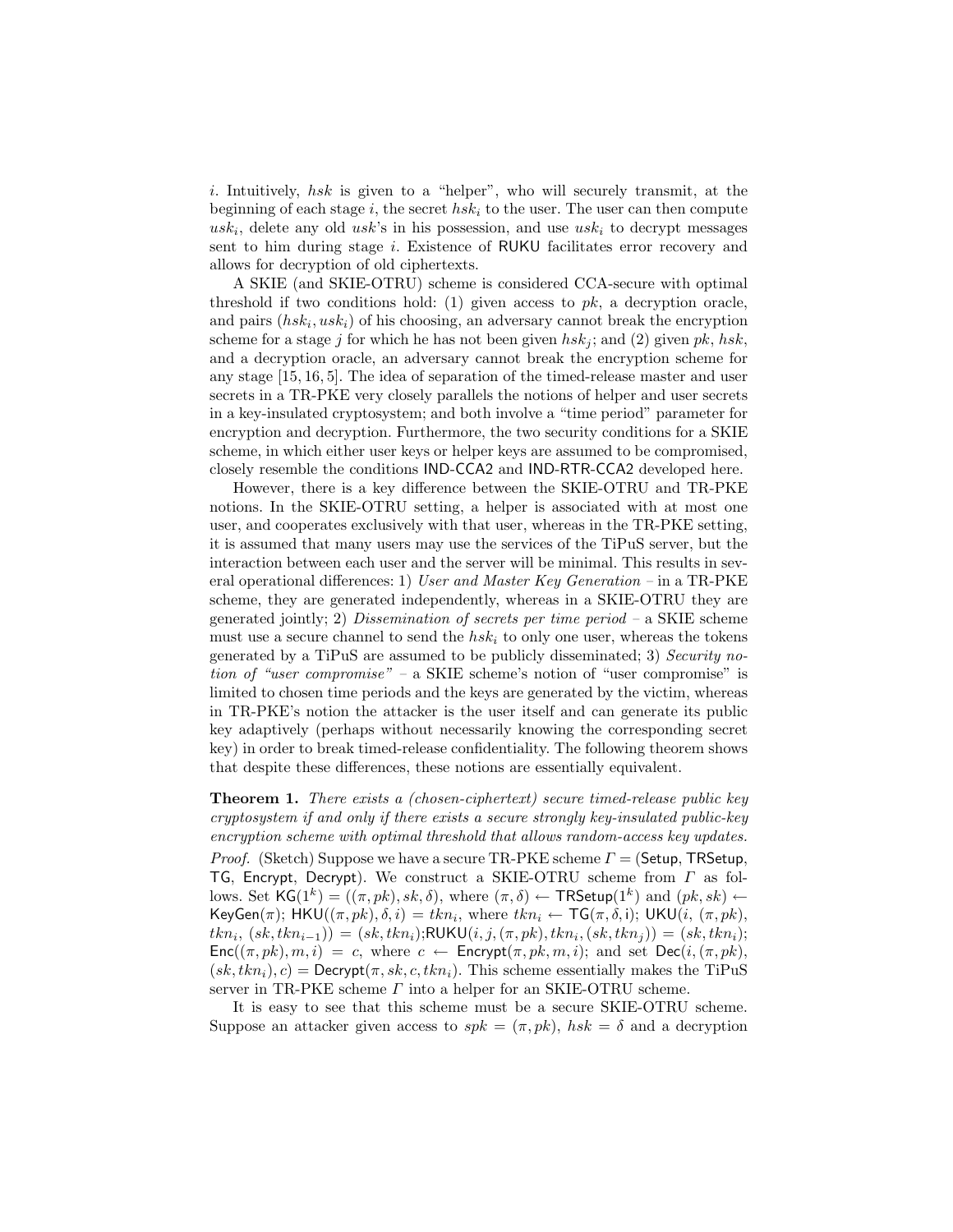oracle can break the scheme; then it is easy to see that such an adversary can also be used to mount an IND-CCA2 attack on  $\Gamma$ , since these are exactly the resources given to an adversary in the IND-CCA2 game. Likewise, an adversary who can break the scheme given access to  $spk = (\pi, pk)$ , selected  $(usk_i, hsk_i) = (sk, tkn_i)$ pairs, and a decryption oracle can easily be used to mount an IND-RTR-CCA2 attack on  $\Gamma$ : when the SKIE adversary makes a corruption request for stage i, the corresponding RTR-CCA2 adversary queries its  $TG$  oracle for  $tkn_i$  and can forward  $(sk, tkn_i)$  to the SKIE adversary since the RTR-CCA2 adversary gets sk as an input; all other queries made by the SKIE adversary can be passed directly to the corresponding oracles of the RTR-CCA2 adversary.

Now suppose we have a secure SKIE-OTRU scheme  $\Sigma$ . If  $\Sigma$  has the additional property that KG can be implemented as two independent keying algorithms that generate  $(pk_h, hsk)$  and  $(pk_u, usk)$ , then it is straightforward to transform  $\Sigma$  into a TR-PKE scheme. Since we would not expect this property to hold in general, we work around this problem as follows. We know that by the existence of  $\Sigma$  there also exists an ordinary chosen-ciphertext secure PKC  $\Pi$  = (PKGen, PKEnc, PKDec). The idea behind our construction is that TRSetup will sample  $(spk, hsk, usk_0) \leftarrow \Sigma \cdot \text{KG}(1^k)$  and set  $\pi = spk$  and  $\delta = (hsk, usk_0);$ KeyGen will sample  $(pk, sk) \leftarrow \Pi.\mathsf{PKGen}(1^k)$  and output  $(pk, sk)$ . TG $(\pi, \delta, \mathfrak{i})$  will first compute  $h s k_i = \text{HKU}(spk, h s k, i)$  and then use  $u s k_0$  and  $h s k_i$  to compute  $tkn_i = usk_i = \text{RUKU}(i, 0, spk, usk_0, hsk_i)$ . Encryption and Decryption will use the multiple-encryption technique of Dodis and Katz [14].<sup>8</sup> Applying the results of [14], an IND-CCA2 attack on this scheme reduces to a chosen-ciphertext attack on  $\Pi$ , while an IND-RTR-CCA2 attack (even when receiver chooses its public key adaptively) on this scheme reduces to an SKIE chosen-ciphertext attack on  $\Sigma$ .

# 3 Authenticated TR-PKE (TR-PKAE)

The notion of authenticated encryption has been explored in depth in [2, 1]. In this section we adapt these definitions to give formal security and functionality requirements for a TR-PKAE scheme.

#### 3.1 Basic Cryptosystem

The syntactic definition of a TR-PKAE is essentially the same as that of a TR-PKE with the addition of the sender's public and secret key. Namely, the types of Setup, TRSetup, KeyGen and TG stay the same, but Encrypt and Decrypt are modified to take into account sender's keys:

- Encrypt( $\pi$ ,  $sk_A$ ,  $pk_B$ ,  $m$ ,  $T$ ) returns an authenticated timed-release ciphertext c denoting the encryption from sender  $A$  to receiver  $B$  of  $m$  for time  $T$ .

<sup>&</sup>lt;sup>8</sup> Specifically, to encrypt message m for time T, we: (1) pick  $s_1 \leftarrow U_{|m|}$ , and set  $s_2 = m \oplus s_1$ , (2) pick signing and verification keys  $(SK, VK)$  for a one-time signature scheme, (3) let  $c_1 = \Sigma \text{.Enc}^{VK}(spk, s_1, T), c_2 = \Pi \text{.PKEnc}^{VK}(pk, s_2)$ , and (4) output  $(VK, c_1, c_2, \mathsf{Sig}(VK, (T, c_1, c_2)))$ . Decryption follows the scheme of [14], except that  $c_1$  is decrypted using  $tkn_T = usk_T$ .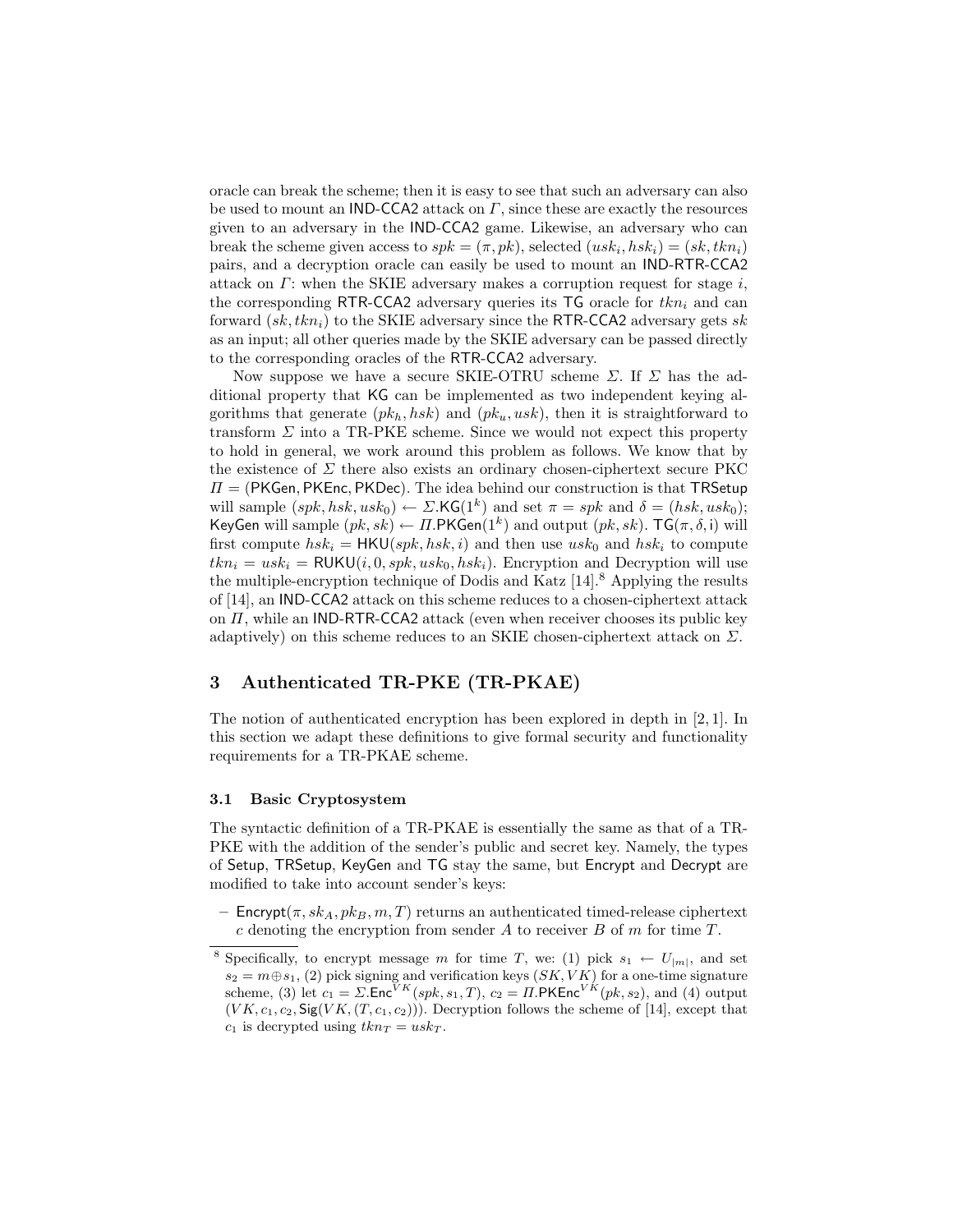Algorithm 3.1:  $\mathsf{Exp}_{A,\Gamma}^{\mathsf{IND}-\mathsf{KC}-\mathsf{CCA2}}(k)$  $\pi_g \leftarrow \mathsf{Setup}(1^k)$  $(\delta, \pi_{tr}) \leftarrow \mathsf{TRSetup}(1^k)$  $(pk_a, sk_a) \leftarrow \mathsf{KeyGen}(\pi_g)$  $(pk_b, sk_b) \leftarrow \mathsf{KeyGen}(\pi_q)$  $\kappa \leftarrow (\pi, \delta, p k_a, s k_a, p k_b)$  $(m_0, m_1, T^*)$  $\leftarrow A^{\mathsf{Decrypt}(\pi,pk_a,sk_b,\cdot,\cdot)}(\boldsymbol{\kappa})$  $\beta \leftarrow_R \{0, 1\}$  $c^* \leftarrow$  Encrypt $(\pi, sk_a, pk_b, m_\beta, T^*)$  $\beta' \leftarrow A^{\mathsf{Decrypt}(\pi, p k_a, s k_b, \cdot, \cdot)}(\boldsymbol{\kappa}, c^*)$ if (A queried  $\mathsf{Decrypt}(\pi, pk_a, sk_b, c^*, tkn_{T^*}))$ then return (false) else return  $(\beta' = \beta)$ Algorithm 3.2:  $\mathsf{Exp}_{A,\Gamma}^{\mathsf{IND-RTR-KC-CCA2}}(k)$  $\pi_g \leftarrow \mathsf{Setup}(1^k)$  $(\delta, \pi_{tr}) \leftarrow \mathsf{TRSetup}(1^k)$  $(pk_a, sk_a) \leftarrow \mathsf{KeyGen}(\pi_g)$  $\kappa \leftarrow (\pi, pk_a, sk_a)$  $(m_0, m_1, p k_b^*, T^*)$  $\leftarrow A^{\mathsf{TG}(\pi, \delta, \cdot), \mathsf{Decrypt}^*(\pi, \delta, p k_a, \cdot, \cdot, \cdot)}(\kappa)$  $\beta \leftarrow_R \{0,1\}$  $c^* \leftarrow$  Encrypt $(\pi, sk_a, pk_b^*, m_b, T^*)$  $\beta' \leftarrow A^{\textsf{TG}(\pi, \delta, \cdot), \textsf{Decrypt}^*(\pi, \delta, p k_a, \cdot, \cdot, \cdot)}(\kappa, c^*)$ if  $(A \text{ queried }\textsf{Decrypt}^*(\pi, pk_a, sk_b^*, c^*, T^*)$ or  $\mathsf{TG}(\pi,\delta,T^*))$ then return (false) else return  $(\beta' = \beta)$ Adv<sup>IND−KC−CCA2</sup>(*k*) = Pr[Exp<sup>IND−KC−CCA2</sup>(*k*) = true] -  $\frac{1}{2}$ <br>Adv<sup>KC−RTR−KC−CCA2</sup>(*k*) = Pr[Exp<sup>IND</sup>−<sup>RTR−KC−CCA2</sup>(*k*) = true] -  $\frac{1}{2}$ 

Fig. 2. TR-PKAE experiments for the IND-KC-CCA2 and IND-RTR-KC-CCA2 games

– Decrypt( $\pi$ ,  $pk_A$ ,  $sk_B$ ,  $\hat{c}$ ,  $tkn_T$ ) outputs plaintext  $\hat{m}$  if both decryption and authentication are successful and the special symbol fail otherwise.

The consistency requirement is modified to require that, for all valid  $(pk_A, sk_A)$ ,  $(pk_B, sk_B), (\pi, \delta), T$ , and m, Decrypt $(\pi, pk_A, sk_B,$  Encrypt $(\pi, sk_A, pk_B, m, T),$  $TG(\pi, \delta, T)$ =m.

#### 3.2 Security

Confidentiality. The confidentiality requirements of a TR-PKAE are essentially the same as the confidentiality requirements of a TR-PKE; except that we make the conservative assumption that the third party (in the case of IND-CCA2) or the receiver (in the case of IND-RTR-CCA2) has compromised the sender's secret key. This results in two new notions, IND-KC-CCA2 and IND-RTR-KC-CCA2, which we define formally in Figure 2. As before, we say that a TR-PKAE scheme provides confidentiality if every polynomial time adversary has negligible advantage, as defined in Figure 2.

As in the case of TR-PKE, the difference between IND-KC-CCA2 and IND-RTR-KC-CCA2 is in reversal of adversary roles. In IND-RTR-KC-CCA2, the goal is to ensure security against the receiver itself prior to the designated time.

Ciphertext (Plaintext) Forgery. For authentication properties of TR-PKAE, we concentrate on ciphertext forgery (plaintext forgery is defined analogously). We consider two types of ciphertext forgery: third-party forgery (TUF-CTXT), by an adversary that does not know the sender's and receiver's private keys but knows the master secret; and forgery by the ciphertext receiver (RUF-CTXT) [2].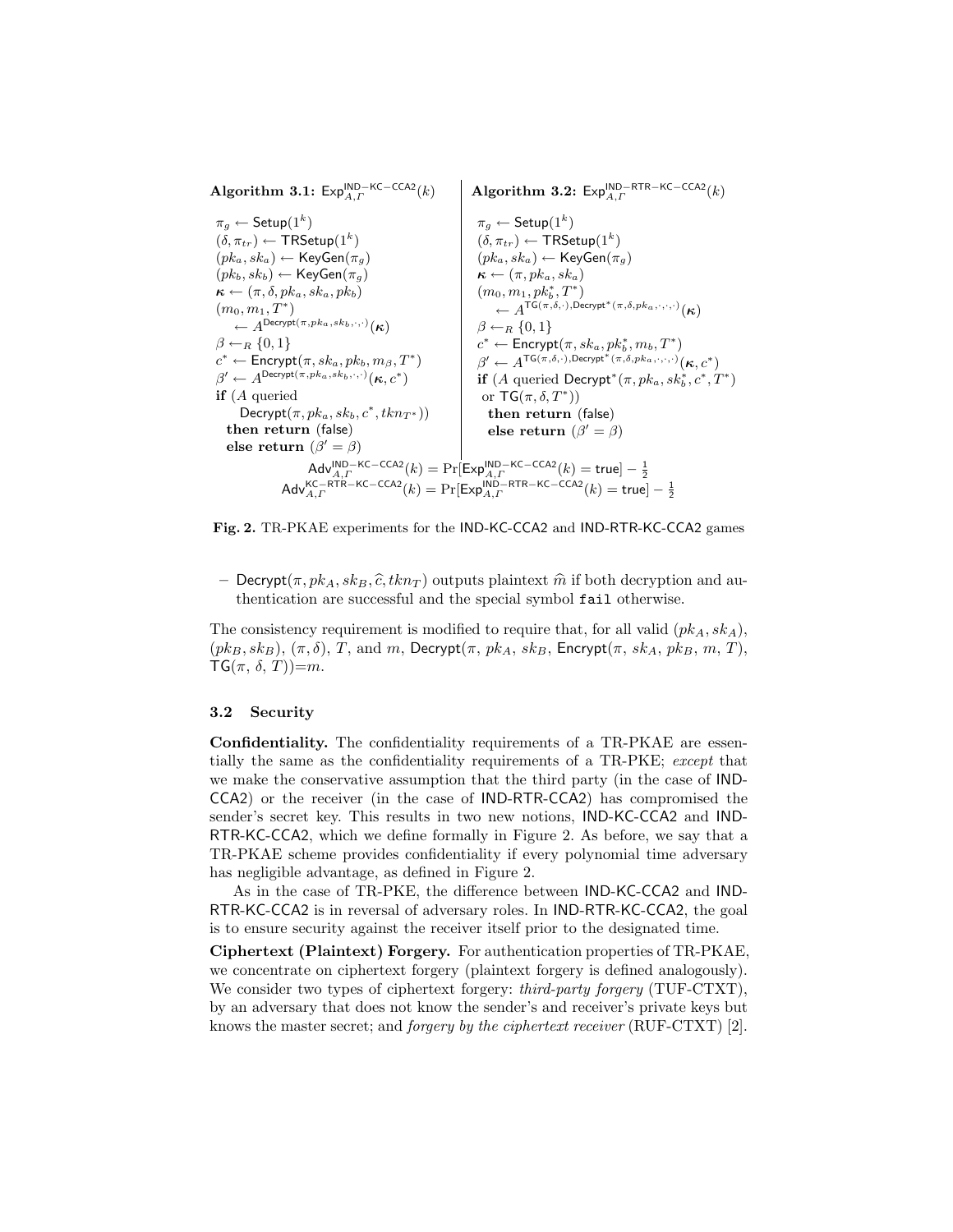If the TR-PKAE is not secure against TUF-CTXT then the scheme cannot claim authentication properties since a third party may be able to forge new (perhaps decrypting to junk) ciphertexts between two users. If a TR-PKAE is not secure against RUF-CTXT, then the scheme does not provide non-repudiation <sup>9</sup> and furthermore, if the receiver's private key is compromised, the attacker can impersonate any sender to this receiver. We introduce the following games to model unforgeability (see Figure 3).

Timed-Release RUF-CTXT (RUF-TR-CTXT). We introduce a slightly weaker timed-release notion of RUF-CTXT, which requires that the receiver should not be able to forge ciphertext to himself for a future date. This notion has two important implications: (1) the receiver should discard any ciphertexts received past decryption dates if his private key may be compromised; and (2) the receiver may be able to prove to a third party that a ciphertext was generated by the alleged sender if he can produce a proof of ciphertext existence prior to the decryption date. The game in Figure 3 is an enhancement of the RUF-CTXT condition proposed by An [2] to allow adaptive adversarial behavior: the receiver is not given access to the token for a single, adaptively-chosen challenge time period; in addition, the adversary can choose any receiver public key in the encryption queries. We say that a TR-PKAE encryption is secure against RUF-TR-CTXT, if every polynomial-time adversary A has negligible advantage, Adv<sup>RUF–TR–CTXT</sup> $(k)$ , against the challenger in the RUF-TR-CTXT game.

TUF-CTXT. In addition to timed-release receiver unforgeability, we also require a time-independent third-party unforgeability (TUF-CTXT) condition, which allows to separate timed-release functionality from PKAE. Thus, in the TUF-CTXT game defined in Figure 3, the master key is given to the adversary. We say that a TR-PKAE scheme  $\Gamma$  is secure against TUF-CTXT if every polynomial time adversary A has negligible advantage,  $\mathsf{Adv}_{\mathcal{A},\Gamma}^{\mathsf{TUF-CTXT}}(k)$ , in k.

# 4 The Proposed TR-PKAE

Following the proof of Theorem 1, one approach to achieve TR-PKAE would be to combine a key-insulated encryption scheme with a PKAE scheme in a modular fashion using techniques such as given in [14]. However, it is desirable for modern authenticated encryption to have one primitive that achieves the desired security properties [10]: such solutions generally allow for a more efficient scheme, tighter security bounds and more stringent security. Below we construct an example of such a scheme that satisfies all of the above security requirements and is nearly as efficient as BF-IBE scheme [8]. We start with a review of Bilinear Diffie-Hellman Problem.

<sup>&</sup>lt;sup>9</sup> Since the receiver can generate the ciphertext allegedly coming from another user to himself, the receiver will not be able to prove to anybody that ciphertext was generated by the alleged sender even if all secret information is disclosed.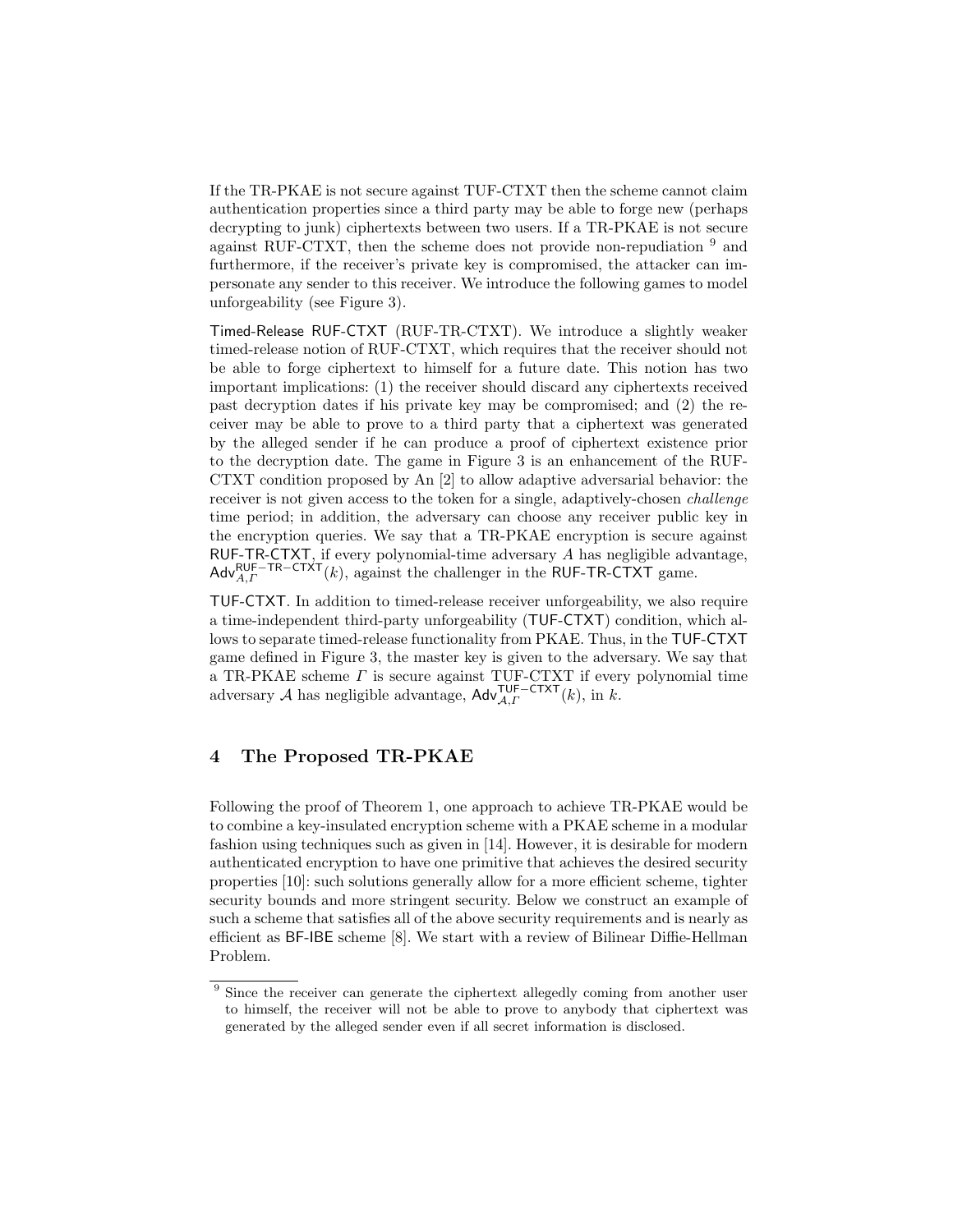Algorithm 3.3:  $\mathsf{Exp}_{\mathcal{A},\Gamma}^{\mathsf{TUF-CTXT}}(k)$  $\pi_g \leftarrow \mathsf{Setup}(1^k)$  $(\delta, \pi_{tr}) \leftarrow \mathsf{TRSetup}(1^k)$  $(pk_a, sk_a) \leftarrow \mathsf{KeyGen}(\pi_g)$  $(pk_b, sk_b) \leftarrow \mathsf{KeyGen}(\pi_g)$  $(c^*, T^*)$  $\stackrel{\sim}{\leftarrow} \mathcal{A}^{\mathsf{Encrypt}^*(\pi,sk_a,pk_b,\cdots)}(\pi,\delta,pk_a,pk_b)$ if  $($ Decrypt $*(\pi, \delta, p k_a, s k_b, c^*, T^*) = \texttt{fail}$ or Encrypt<sup>\*</sup> $(\pi, sk_a, pk_b, \cdot, T^*)$  returned  $c^*$ ) then return (false) else return (true) Algorithm 3.4:  $\mathsf{Exp}_{\mathcal{A},\varGamma}^{\mathsf{RUF-TR-CTXT}}(k)$  $\pi_g \leftarrow \mathsf{Setup}(1^k)$  $(\delta, \pi_{tr}) \leftarrow \mathsf{TRSetup}(1^k)$  $(pk_a, sk_a) \leftarrow \mathsf{KeyGen}(\pi_g)$  $(c^*,T^*,pk_b^*,sk_b^*)$  $\leftarrow \overline{\mathcal{A}}^{\textsf{TG}(\pi,\delta,\cdot),\textsf{Energy}^*(\pi,\textsf{sk}_\textsf{a},\cdot,\cdot,\cdot)}(\pi,pk_a)$  $\textbf{if} \, \left( \textsf{Decrypt}^*(\pi, \delta, \mathit{pk}_a, \mathit{sk}_b^*, c^*, T^* \right) = \texttt{fail}$ or  $\mathsf{Encrypt}^*(\pi, sk_a, pk_b^*, \cdot, T^*)$  returned  $c^*$ or  $(pk_b^*, sk_b^*) \not\in[\mathsf{KeyGen}(1^k)]$ or A queried  $TG(T^*)$ ) then return (false) else return (true)  $\mathsf{Adv}_{\mathcal{A},\varGamma}^{\mathsf{U}\mathsf{F}-\mathsf{CTX}\mathsf{T}}(k) = \Pr[\mathsf{Exp}_{\mathcal{A},\varGamma}^{\mathsf{T}\mathsf{U}\mathsf{F}-\mathsf{CTX}\mathsf{T}}(k) = \mathsf{true}]$ .  $\mathsf{Adv}_{\mathcal{A},\varGamma}^{\mathsf{RUF-TR-CTXT}}(k) = \Pr[\mathsf{Exp}_{\mathcal{A},\varGamma}^{\mathsf{RUF-TR-CTXT}}(k) = \mathsf{true} \ .$ 

Fig. 3. TR-PKAE security experiments for the TUF-CTXT and RUF-TR-CTXT games

#### 4.1 Bilinear Diffie-Hellman Problem

Let  $\mathbb{G}_1$  and  $\mathbb{G}_2$  be two abelian groups of prime order q. We will use additive notation for group operation in  $\mathbb{G}_1$  (where  $aP$  denotes P added a times for  $P \in \mathbb{G}_1, a \in \mathbb{Z}_q$ ) and multiplicative notation for  $\mathbb{G}_2$  ( $g^a$  denotes the g multiplied a times for element g of  $\mathbb{G}_2$ ). Let  $e : \mathbb{G}_1 \times \mathbb{G}_1 \to \mathbb{G}_2$  be an admissible bilinear map  $[8]$ . The properties of the groups and constructions of e are explained in detail in [8]. We assume that the Decisional Diffie-Hellman Problem (DDHP) is hard in  $\mathbb{G}_2$ . Note that as a trivial consequence of DDHP assumption, the Discrete Logarithm Problem (DLP) is also hard in  $\mathbb{G}_2$ . As a consequence of the above assumptions, it follows that DLP is hard in  $\mathbb{G}_1$  [22].

Let  $\mathcal G$  be a Bilinear Diffie-Hellman (BDH) Parameter Generator [8], i.e. a randomized algorithm that takes positive integer input  $k$ , runs in polynomial time in k and outputs prime q, descriptions of  $\mathbb{G}_1$ ,  $\mathbb{G}_2$  of order q, description of admissible bilinear map  $e : \mathbb{G}_1 \times \mathbb{G}_1 \to \mathbb{G}_2$  along with polynomial deterministic algorithms for group operations and e and generators  $P \in \mathbb{G}_1$ ,  $Q \in \mathbb{G}_2$ . We say that algorithm A has advantage  $\epsilon(k)$  in solving the *computational* BDH Problem (BDHP) for  $G$  if there exists  $k_0$  such that:

$$
\mathsf{Adv}_{\mathcal{A},\mathcal{G}}^{\mathsf{cbdh}}(k) = \Pr[\langle q, \mathbb{G}_1, \mathbb{G}_2, e \rangle \leftarrow \mathcal{G}(1^k), P \leftarrow \mathbb{G}_1^*, a, b, c \leftarrow \mathbb{Z}_q^* : \mathcal{A}(q, \mathbb{G}_1, \mathbb{G}_2, e, P, aP, bP, cP) = e(P, P)^{abc}] \ge \epsilon(k), \forall k > k_0 \quad (1)
$$

We say that  $\mathcal G$  satisfies the *computational* BDH Assumption if for any randomized polynomial-time algorithm A and any polynomial  $f \in \mathbb{Z}[x]$  we have  $\mathsf{Adv}_{\mathcal{A},\mathcal{G}}^{\mathsf{cbdh}}(k) < 1/f(k)$  for sufficiently large k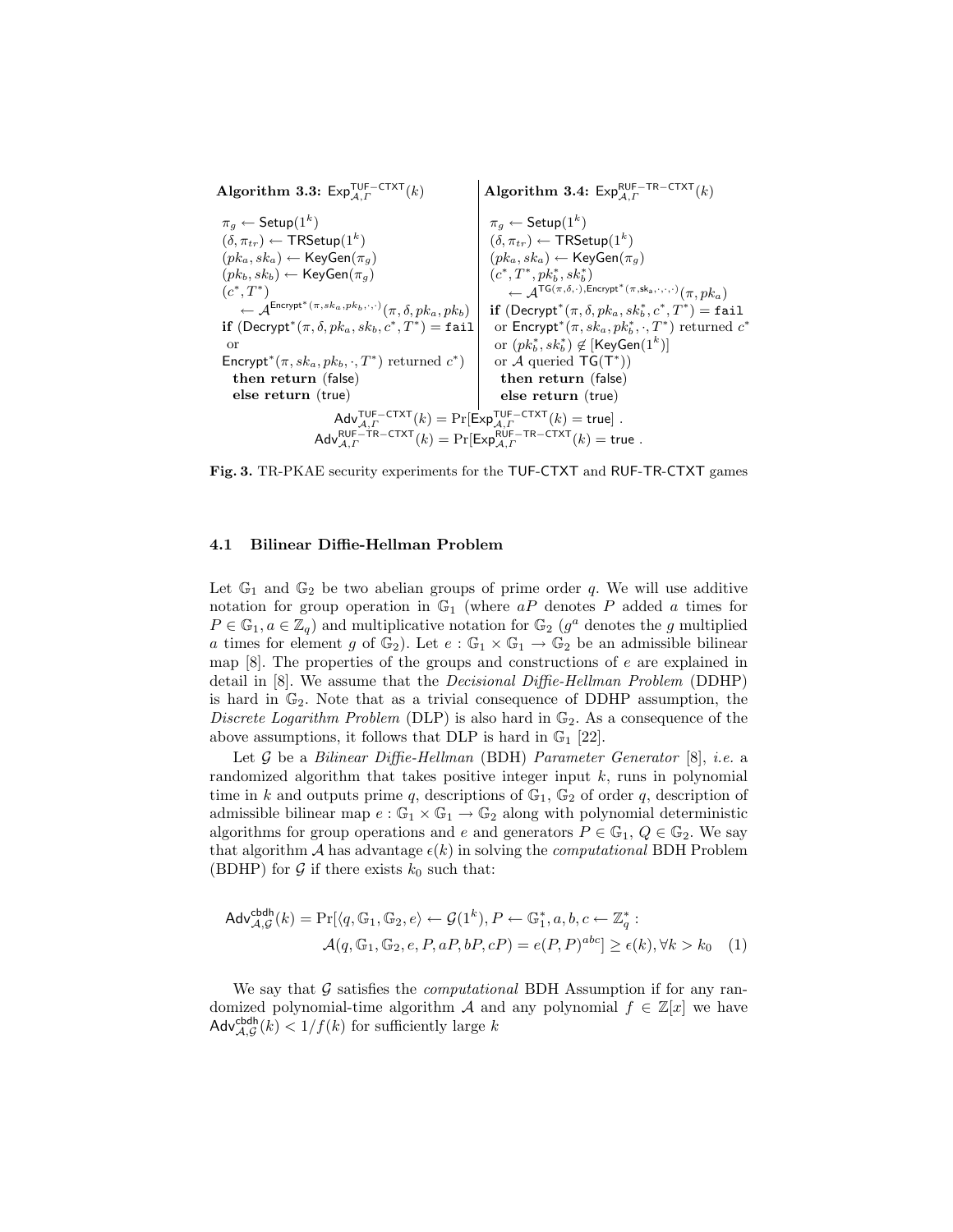Setup: Given security parameter  $k \in \mathbb{Z}^+$ , the following steps are followed

- 1: G takes k and generates a prime q, two groups  $\mathbb{G}_1$ ,  $\mathbb{G}_2$  of order q, an admissible bilinear map  $e : \mathbb{G}_1 \times \mathbb{G}_1 \to \mathbb{G}_2$  and arbitrary generator  $P \in \mathbb{G}_1$ .
- 2: The following cryptographic hash functions are chosen: 1)  $H_1: \{0,1\}^* \to$  $\mathbb{G}_1^*, 2)$   $H_2: \mathbb{G}_2 \to \{0,1\}^n$  for some  $n, 3)$   $H_3, H_4: \{0,1\}^n \times \{0,1\}^n \to \mathbb{Z}_q^*$ and 4)  $H_5: \{0,1\}^n \to \{0,1\}^n$ . These functions will be treated as random oracles in security considerations.
- 3: The message space is chosen to be  $\mathcal{M} = \{0, 1\}^n$  and the ciphertext space is  $C = \mathbb{G}_1^* \times \{0,1\}^n \times \{0,1\}^n$ . The general system parameters are  $\pi_g$  =  $\langle q, \mathbb{G}_1, \mathbb{G}_2, e, n, P, H_i, i = 1...5 \rangle$

TRSetup :

- 1: Choose  $s \in_R \mathbb{Z}_q^*$  and set  $P_{pub} = sP$ .
- 2: The timed-release public system parameter is  $\pi_{tr} = P_{pub}$  and the master key  $\delta$  is  $s \in \mathbb{Z}_q^*$ . The combined public parameters are  $\pi = \pi_g || \pi_{tr} =$  $\langle q, \mathbb{G}_1, \mathbb{G}_2, e, n, P, P_{pub}, H_i, i = 1...5 \rangle$
- KeyGen: Uniformly choose private key  $sk = a \in \mathbb{Z}_q^*$ , and compute the corresponding public key  $pk$  as  $0 \neq aP \in \mathbb{G}_1^*$ .
- **TG**: On input the time encoding  $T \in \{0, 1\}^n$ , output  $sP_T$  where  $P_T = H_1(T)$

Encrypt: Given the private key  $sk_a$  of the sender, public key  $pk_b$  of receiver, plaintext  $m \in \mathcal{M}$  and time encoding T, encryption is done as follows: 1) sample  $\sigma \in_R \{0,1\}^n$ , compute  $r_1 = H_3(\sigma, m)$  and  $r_2 = H_4(\sigma, m)$ ; set  $Q_1 = r_1 P_T$  and  $Q_2 = r_2P$ ; 2) compute  $\mathcal{L} = e(P_{pub} + r_1 \cdot pk_b, (r_2 + sk_a)P_T)$  and symmetric key  $K = H_2(\mathcal{L})$  and 3) the ciphertext c is set to be  $c = \langle Q_1, Q_2, \sigma \oplus K, m \oplus H_5(\sigma) \rangle$ Decrypt: Given ciphertext  $c = \langle Q_1, Q_2, c_1, c_2 \rangle$  encrypted using  $sk_a$ ,  $pk_b$  and time T, one decrypts it as follows: (1) obtain  $tkn_T = sP_T$ ; (2)  $K = H_2(e(Q_2 +$  $pk_a, sP_T + sk_b \cdot Q_1$ ; 3) retrieve  $\hat{\sigma} = c_1 \oplus \hat{K}$  and compute  $\hat{m} = c_2 \oplus H_5(\hat{\sigma})$ and 4) verify that  $Q_1 = H_3(\hat{\sigma}, \hat{m})P$  and  $Q_2 = H_4(\hat{\sigma}, \hat{m})P$ ; if so, output  $\hat{m}$ . otherwise output fail.

Fig. 4. The proposed TR-PKAE scheme

## 4.2 Description of the Scheme

Let  $G$  be a BDH Parameter Generator. Figure 4 gives a complete description of our construction<sup>10</sup>. The symmetric encryption scheme used is a straightforward adaptation of the Fujisaki-Okamoto scheme [17]. We briefly demonstrate the consistency of the scheme before moving on to security considerations. Given ciphertext  $c = \langle Q_1, Q_2, \sigma \oplus K, m \oplus H_4(\sigma) \rangle$  computed using  $sk_A$ ,  $pk_B$  and T, we note that in the corresponding Decrypt computations we have 1)  $\hat{K} = K$  since  $e(Q_2+pk_a, sP_T + sk_b \cdot Q_1) = e(r_2P + sk_aP, sP_T + sk_b \cdot r_1P_T) = e(r_2+sk_a]P, [s+$  $r_1 \cdot sk_b|P_T) = e([s + r_1 \cdot sk_b]P, [r_2 + sk_a]P_T) = e(P_{pub} + r_1 \cdot pk_b, [r_2 + sk_a]P_T),$  3) as in Fujisaki-Okamoto, it follows that  $\hat{\sigma} = \sigma$ ,  $\hat{m} = m$  and 4)  $Q_1 = H_3(\hat{\sigma}, \hat{m})P$ and  $Q_2 = H_4(\hat{\sigma}, \hat{m})P$ . Thus the original plaintext is retrieved.

<sup>&</sup>lt;sup>10</sup> As in [8], we can weaken surjectivity assumption on hash function  $H_1$ . The security proofs and results will hold true with minor modifications. We skip the details and refer reader to [8].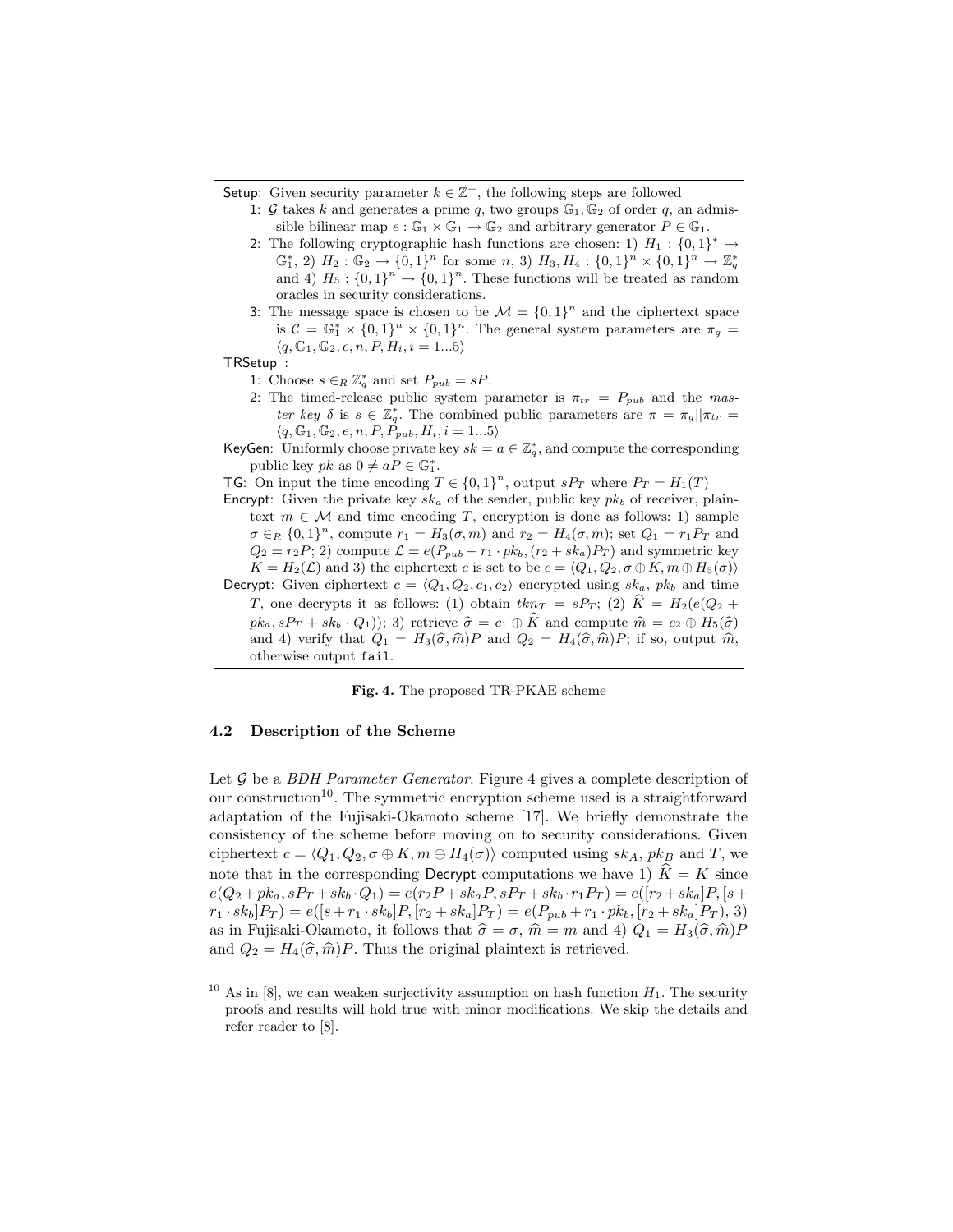#### 4.3 Security of the Scheme

The following security results apply to TR-PKAE. The hash functions are modeled as random oracles [6]. Due to space considerations, the detailed proofs of these results are omitted from this extended abstract and are available online [12]. First, we note the confidentiality properties of the proposed scheme.

**Theorem 2** (IND-KC-CCA2). Let A be a IND-KC-CCA2 adversary that makes  $q_2$  queries to  $H_2$ . Assume that  $\text{Adv}_{\mathcal{A},TR-PKAE}^{\text{IND}-\text{K}\text{C}-\text{CCA2}}(k) \geq \epsilon$ . Then there exists an algorithm B that solves computational BDHP with advantage  $\mathsf{Adv}_{\mathcal{B},\mathcal{G}}^{\mathsf{cbdh}}(k) \geq \frac{2\epsilon}{q_2}$ and running time  $O(time(A)).$ 

Theorem 3 (IND-RTR-KC-CCA2). Let A be a IND-RTR-KC-CCA2 adversary that makes  $q_d$  decryption queries,  $q_2$  queries to  $H_2$  and  $q_{tok}$  queries to TG. Assume that  $\text{Adv}_{\mathcal{A},TR-PKAE}^{\text{IND-FTR}-\text{KCCA2}}(k) \geq \epsilon$ . Then there exists an algorithm B that solves computational BDHP with advantage  $\text{Adv}_{\mathcal{B},\mathcal{G}}^{\text{cbdh}}(k) \geq \frac{1}{4q_2\cdot\max(q_2,q_d)}$  $\left[\frac{\epsilon}{e\cdot(1+q_{tok})}\right]$  $1^3$ and running time  $O(time(A))$ , where  $e = 2.71828...$ 

The proposed protocol also satisfies the authentication properties specified in the previous section, i.e., TUF-CTXT and RUF-TR-CTXT.

**Theorem 4 (TUF-CTXT).** Let A be a TUF-CTXT adversary that makes  $q_e$  encryption queries and  $q_2$  queries to  $H_2$ , and let  $\text{Adv}_{\mathcal{A},TR-PKAE}^{\text{IUF--CTXT}}(k) \geq \epsilon$ . Then there exists an algorithm B with computational BDHP advantage  $\text{Adv}_{B,G}^{\text{obdh}}(k) \geq \frac{\epsilon}{2 \cdot q_e \cdot q_2}$ and running time  $O(time(A)).$ 

**Theorem 5 (RUF-TR-CTXT)**. Let  $A$  be a RUF-TR-CTXT adversary that makes  $q_e$  encryption queries,  $q_2$  queries to  $H_2$ , and  $q_{tok}$  queries to  $\mathsf{TG},$  and let Adv<sup>RUF–TR-CTXT</sup> $(k) \geq \epsilon$ . Then there exists an algorithm B with computational BDHP advantage  $\text{Adv}^{\text{cbdh}}_{\mathcal{B},\mathcal{G}}(k) \ge \frac{\epsilon}{2 \cdot q_2 \cdot q_e \cdot e \cdot (1+q_{\text{tok}})}$  and running time  $O(\text{time}(\mathcal{A}))$ , where  $e = 2.71828...$ 

## 5 Efficiency of TR-PKAE

To compare the proposed scheme to BF-IBE [8], note that, in terms of significant operations – bilinear pairings, MapToPoint, exponentiations –  $TR$ -PKAE adds 3 additional exponentiations in  $\mathbb{G}_1$  for encryption and 2 for decryption. More precisely, encryption in TR-PKAE involves 1 bilinear map, 4 exponentiations in  $\mathbb{G}_1$  and 1 MapToPoint (to compute  $P_T$ ). The decryption involves 1 bilinear map and 3 exponentiations in  $\mathbb{G}_1$  (assuming  $P_T$  is pre-computed). Second, the proposed scheme adds additional point in  $\mathbb{G}_1$  to the ciphertext. Taking into account functionality of TR-PKAE and the fact that naive combinations yielding hybrid protocols generally fail to provide required security, we expect hybrid constructions of TR-PKAE to be at least as expensive as our scheme.

We implemented the proposed primitives using Miracl library v.4.8.3 [27] with Tate pairing for the bilinear map. The group  $\mathbb{G}_1$  was chosen to be a subgroup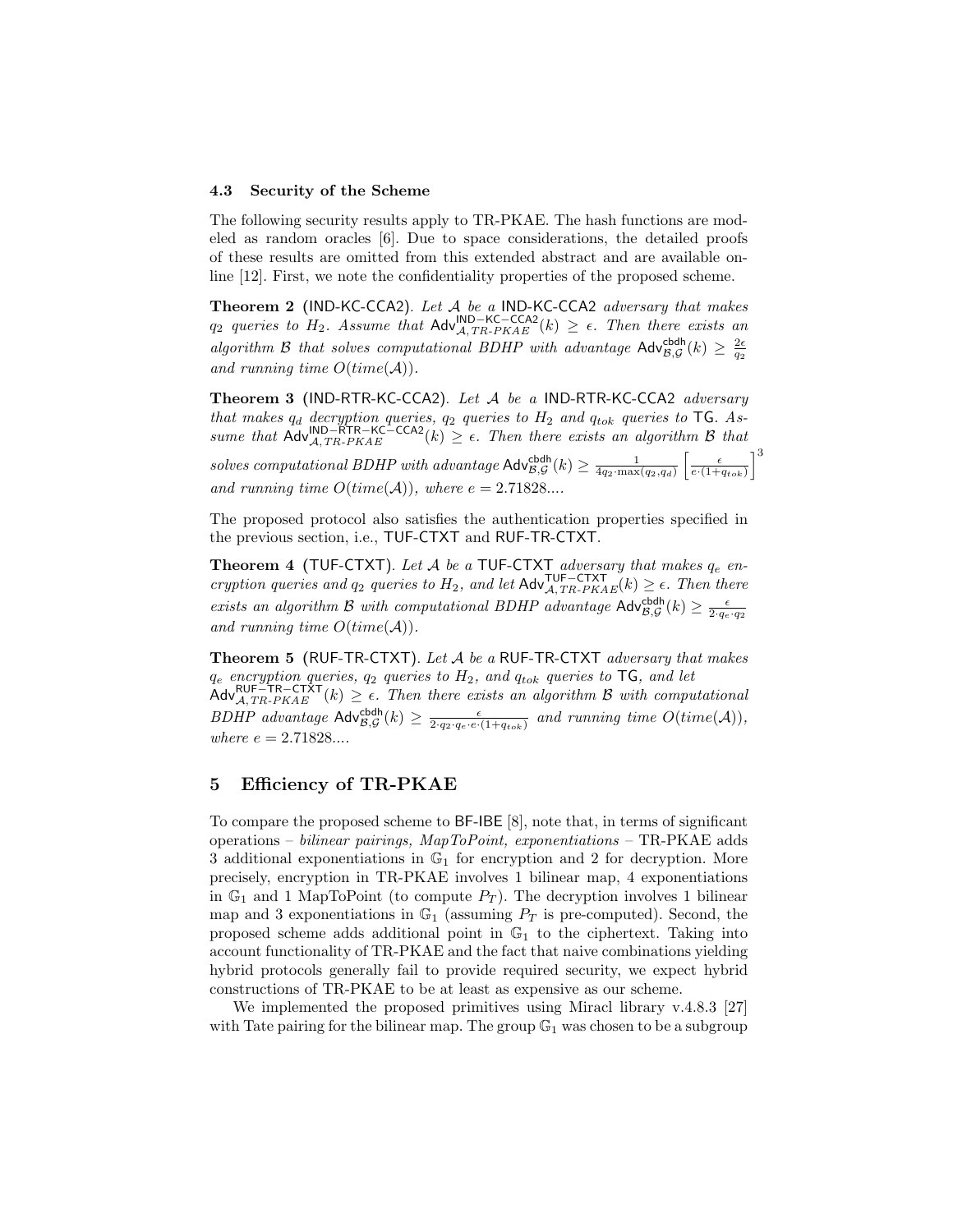of order q in a supersingular elliptic curve E over  $\mathbb{F}_p$ , where p is a 512 bit and q is a 160 bit primes. Group  $\mathbb{G}_2$  was a subgroup of a finite field of order 1024 bits. We used a P4-3.2 GHz "Northwood" (800MHz FSB) with 2GB of 400 MHz RAM desktop. The performance measurements are summarized in Table 1 and are all averaged over 10000 runs, except that the RSA results were obtained by running OpenSSL v.0.9.8 speed command. As expected, the proposed TR-PKAE is somewhat more expensive than BF-IBE in encryption/decryption, but when BF-IBE is extended to provide comparable functionality to TR-PKAE we expect the resulting scheme to be at least as expensive as the proposed protocol.

| Function                                       |      |                         | modulus (bits) exponent (bits) performance (msec) |
|------------------------------------------------|------|-------------------------|---------------------------------------------------|
| RSA(Sig/Dec)                                   | 1024 | 1024                    | 2.96                                              |
| $\overline{\text{RSA}}(\text{Ver}/\text{Enc})$ | 1024 | 16 ( $e = 2^{16} + 1$ ) | 0.14                                              |
| Scalar Mul in EC over $\mathbb{F}_p$           | 160  | 160                     | 2.23                                              |
| MapToPoint                                     | 512  |                         | 1.52                                              |
| Pairing                                        | 512  | 160                     | 18.15                                             |
| TR-PKAE Enc                                    | 512  | 160                     | 29                                                |
| TR-PKAE Dec                                    | 512  | 160                     | 25                                                |
| <b>BF-IBE</b> Enc                              | 512  | 160                     | 24                                                |
| <b>BF-IBE</b> Dec                              | 512  | 160                     | 21                                                |

Table 1. Cost of basic operations

# 6 Acknowledgements

The authors thank Moti Yung for the excellent suggestion to bridge the link between timed-release and key-insulated encryption and many other invaluable comments, and the anonymous reviewers for helpful feedback.

## References

- 1. M. Abdalla, M. Bellare, and P. Rogaway. The Oracle Diffie-Hellman Assumptions and an Analysis of DHIES. In CT-RSA, 2001.
- 2. J. H. An. Authenticated Encryption in the Public-Key Setting: Security Notions and Analyses. http://eprint.iacr.org/2001/079/, 2001.
- 3. M. Bellare, A. Desai, D. Pointcheval, and P. Rogaway. Relations Among Notions of Security for Public-Key Encryption Schemes. In CRYPTO, 1998.
- 4. M. Bellare and S. Goldwasser. Encapsulated Key Kscrow. Technical report, MIT/LCS/TR-688, 1996.
- 5. M. Bellare and A. Palacio. Protecting against Key Exposure: Strongly Key-Insulated Encryption with Optimal Threshold. http://eprint.iacr.org/2002/ 064/, 2002.
- 6. M. Bellare and P. Rogaway. Random Oracles are Practical: A Paradigm for Designing Efficient Protocols. In ACM CCS, 1995.
- 7. I. F. Blake and A. C.-F. Chan. Scalable, Server-Passive, User-Anonymous Timed Release Public Key Encryption from Bilinear Pairing. In ICDCS, 2005.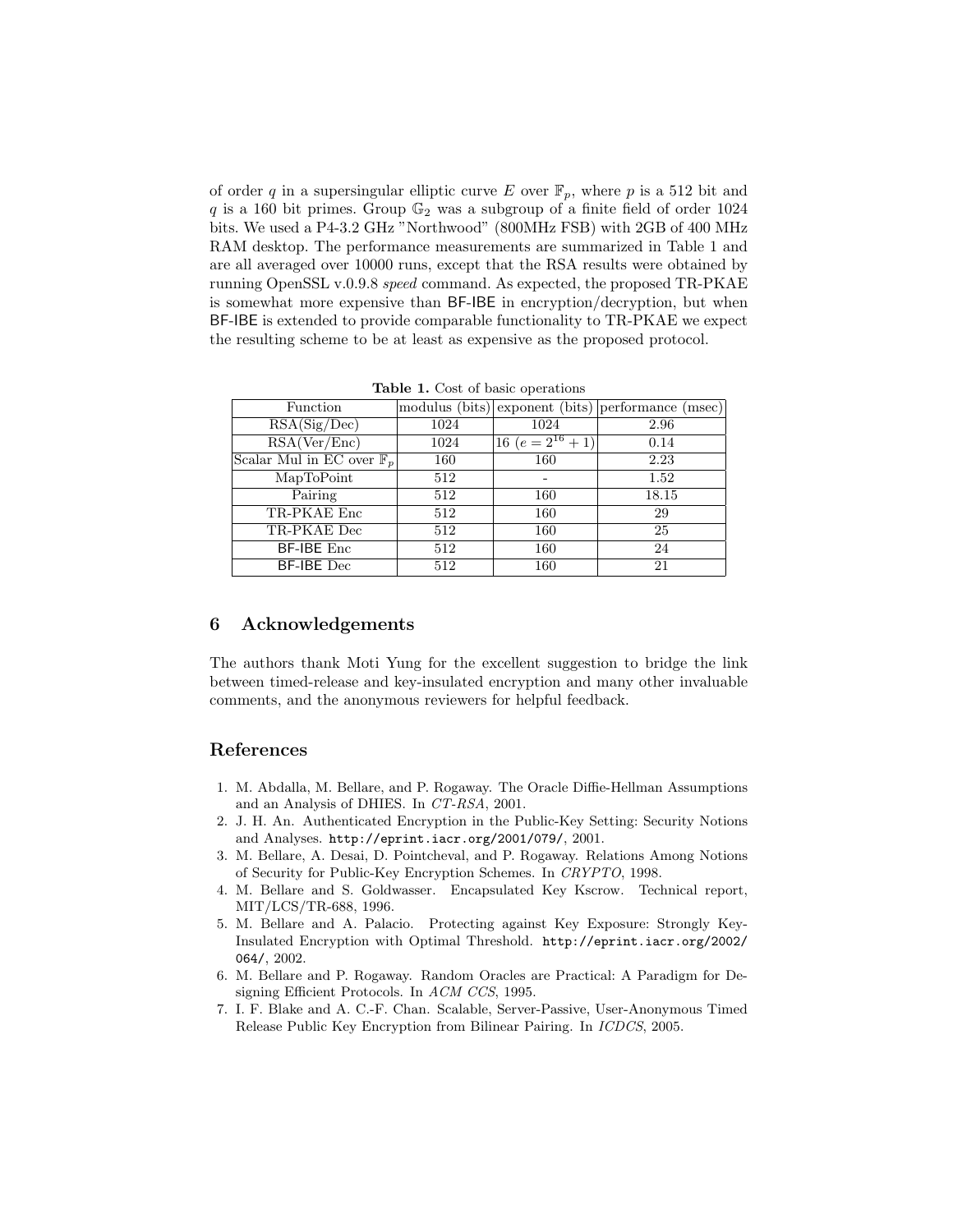- 8. D. Boneh and M. Franklin. Identity Based Encryption from the Weil Pairing. In CRYPTO, 2003.
- 9. D. Boneh and M. Naor. Timed Commitments. In CRYPTO, 2000.
- 10. X. Boyen. Multipurpose Identity Based Signcryption: A Swiss Army Knife for Identity Based Cryptography. In CRYPTO, 2003.
- 11. L. Chen, K. Harrison, D. Soldera, and N. Smart. Applications of multiple trust authorities in pairing based cryptosystems. In InfraSec, 2002.
- 12. J. H. Cheon, N. Hopper, Y. Kim, and I. Osipkov. Authenticated Key-Insulated Public Key Encryption and Timed-Release Cryptography. Available from http: //eprint.iacr.org/2004/231, 2004.
- 13. G. D. Crescenzo, R. Ostrovsky, and S. Rajagopalan. Conditional Oblivious Transfer and Timed-Release Encryption. In EUROCRYPT, 1999.
- 14. Y. Dodis and J. Katz. Chosen-Ciphertext Security of Multiple Encryption. In Theory of Cryptography Conference, 2005.
- 15. Y. Dodis, J. Katz, S. Xu, and M. Yung. Key-Insulated Public Key Cryptosystems. In EUROCRYPT, 2002.
- 16. Y. Dodis, J. Katz, S. Xu, and M. Yung. Strong Key-Insulated Signature Schemes. In PKC, 2003.
- 17. E. Fujisaki and T. Okamoto. Secure Integration of Asymmetric and Symmetric Encryption Schemes. In CRYPTO, 1999.
- 18. J. Garay and C. Pomerance. Timed Fair Exchange of Arbitrary Signatures. In Financial Cryptography, 2003.
- 19. J. A. Garay and C. Pomerance. Timed Fair Exchange of Standard Signatures. In Financial Cryptography, 2002.
- 20. K. H. Marco Casassa Mont and M. Sadler. The HP Time Vault Service: Exploiting IBE for Timed Release of Confidential Information . In WWW, 2003.
- 21. T. May. Timed-Release Crypto. http://www.cyphernet.org/cyphernomicon/ chapter14/14.5.html-.
- 22. A. Menezes, T. Okamoto, and S. Vanstone. Reducing elliptic curve logarithms to logarithms in a finite field. In IEEE Transactions on Information Theory IT-39, 5, 1993.
- 23. D. Mills. Network Time Protocol (Version 3) Specification, Implementation. Technical Report 1305, RFC, 1992.
- 24. T. P. Pederson. A Threshold Cryptosystem Without a Trusted Party. In EURO-CRYPT, 1991.
- 25. C. Rackoff and D. R. Simon. Non-Interactive Zero-Knowledge Proof of Knowledge and Chosen Ciphertext Attack. In CRYPTO, 1991.
- 26. R. L. Rivest, A. Shamir, and D. A. Wagner. Time-lock Puzzles and Time-released Crypto. Technical report, MIT/LCS/TR-684, 1996.
- 27. Shamus Software Ltd. MIRACL: Multiprecision Integer and Rational Arithmetic C/C++ Library. http://indigo.ie/~mscott/.
- 28. P. F. Syverson. Weakly Secret Bit Commitment: Applications to Lotteries and Fair Exchange. In Computer Security Foundations Workshop, 1998.

# A Selected Security Proofs

Let  $\langle q, \mathbb{G}_1, \mathbb{G}_2, e \rangle$  (output by  $\mathcal{G}(1^k)$ ) and a random instance of BDH parameters  $\langle X, a'X, b'X, c'X \rangle$  be given, where X is a generator of  $\mathbb{G}_1$ . Consider an adversary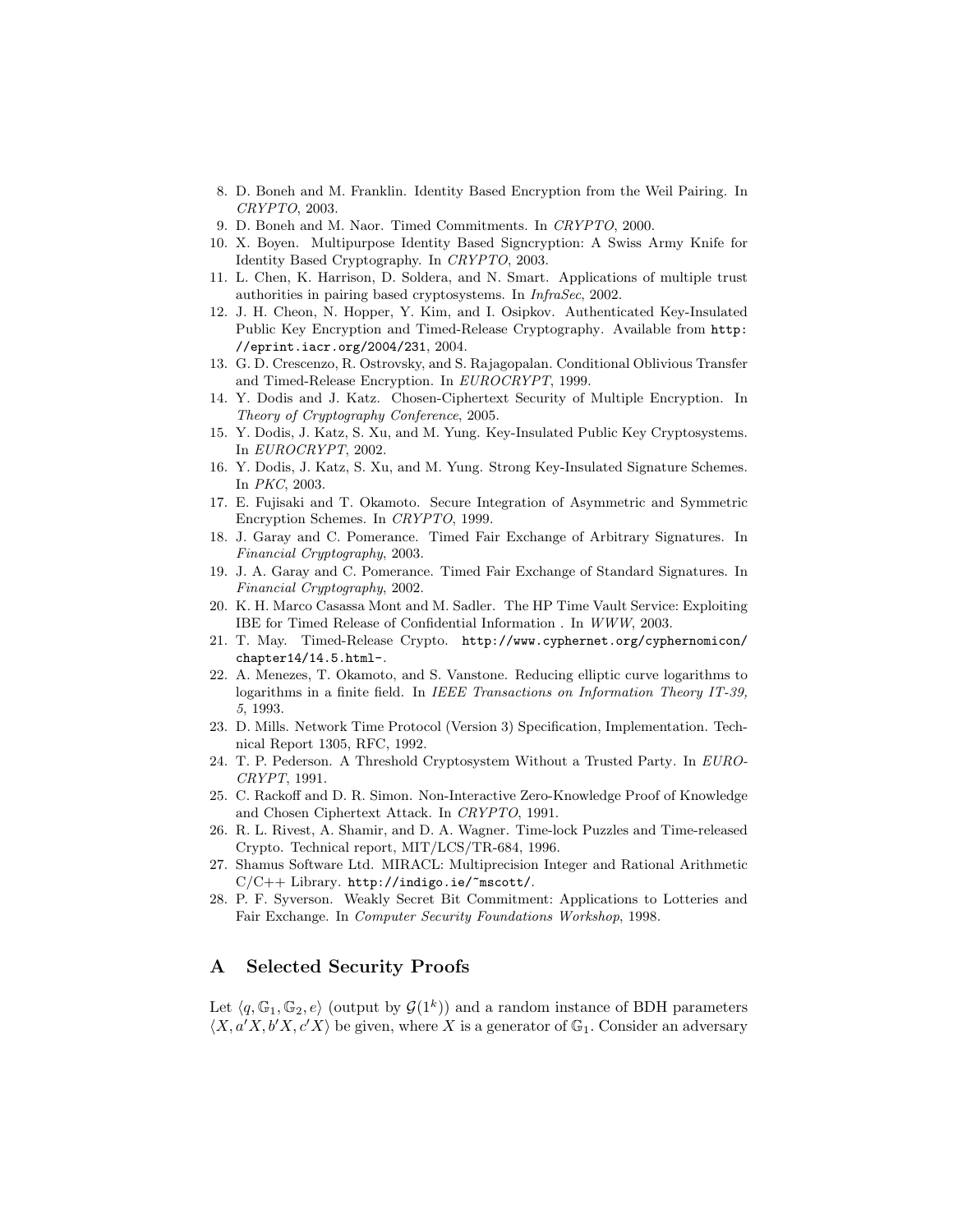A against the game under consideration. Below, for each game, we design an algorithm  $\beta$  that interacts with  $\mathcal A$  by simulating a real game for the adversary in order to compute solution to BDHP  $e(X, X)^{a'b'c'}$ .

## Proof of Theorem 2 [IND-KC-CCA2]

#### Setup :

Choice of Generator: B chooses generator P to be  $P = X$ .

- Choice of s:  $\beta$  chooses master secret s and makes it public.
- Choice of  $pk_b$ : B chooses receiver public key  $pk_b = b'P$ , which is given to adversary A.
- Choice of  $sk_a$ :  $\beta$  chooses  $a \in_R \mathbb{Z}_q^*$  at random which is given to adversary.
- Databases: Databases corresponding to  $H_i$ ,  $i = 1, ..., 5$  are maintained indexed by queries with replies being the values. In addition,  $\beta$  maintains database  $\mathcal L$  of possible values of  $e(X, X)^{a'b'c'}$  updated in the *Decryption* Queries After Challenge phase.

# Oracle queries

- Queries for  $P_T$  (or  $H_1$ ): B samples  $c_T \in_R \mathbb{Z}_k$  and returns  $P_T = c_T \cdot P$ , storing the query  $T$  in the database coupled with  $c_T$ . Repeated queries retrieve answers from the database.
- Queries to  $H_i, i = 1, ..., 5$ :  $\beta$  returns a random value and stores it in its database coupled with the query. Whenever a query is made, this query is stored in a database along with the answer given. Repeated queries retrieve answers from the database.
- Decryption Queries Before Challenge: A submits ciphertext  $\langle T, Q_1, Q_2, c_1, c_2 \rangle$ where  $c_1$  denotes  $\sigma \oplus K$  and  $c_2$  denotes  $m \oplus H_4(\sigma)$ ,  $Q_1$  represents  $r_1P_T$ ,  $Q_2$ represents  $r_2P$ ,  $sk_a = a$  is the sender private key and T is the designated time.

B goes through the databases of  $H_3$  and  $H_4$  searching for appropriate  $r_1$  and  $r_1$ . If either is not found, false is returned. Otherwise, the corresponding  $\sigma$ and m are retrieved. Then database of  $H_5$  is searched for query with  $\sigma$ . If this  $\sigma$  was not queried in  $H_5$  then false is returned. Otherwise,  $\beta$  computes  $c_2 \oplus H_5(\sigma)$  and compares it with m. If they are not equal, false is returned. Next, database of  $H_1$  is queried: if it never returned  $P_T$  false is returned. Next B computes  $K = c_1 \oplus \sigma$  and queries the database of  $H_2$  to see if this K was ever returned. If it was not, false is returned. If it was, it obtains corresponding query given to  $H_2$  and compares it with the true value of the bilinear map which can be computed as  $e(sP,(r_2+a)P_T) \cdot e([r_2+a] \cdot bP,Q_1)$ . If they are equal, true is returned. Otherwise, false is returned.

**Selection**: A chooses two equal-sized plaintexts  $m_0, m_1$ , and  $T = T^*$ .

- **Challenge**: *B* chooses arbitrary  $\beta \in \{0, 1\}$ , and assigns  $Q_1^* = a'P = a'X$ ,  $Q_2^* =$  $c'P = c'X$ . Then  $\mathcal B$  chooses  $\sigma^*$ , two random strings  $c_1^*$  and  $c_2^*$ , and composes and returns ciphertext  $c^* = \langle T^*, Q_1^*, Q_2^*, c_1^*, c_2^* \rangle$ . The databases are updated as follows:
	- $H_3, H_4$ :  $\beta$  puts  $Q_1^*$  as a value (marked that it's already multiplied by  $P_T$ ) and  $(\sigma^*, m_\beta)$  as the query into database of  $H_3$ . Similar steps are taken with respect to  $Q_2$ .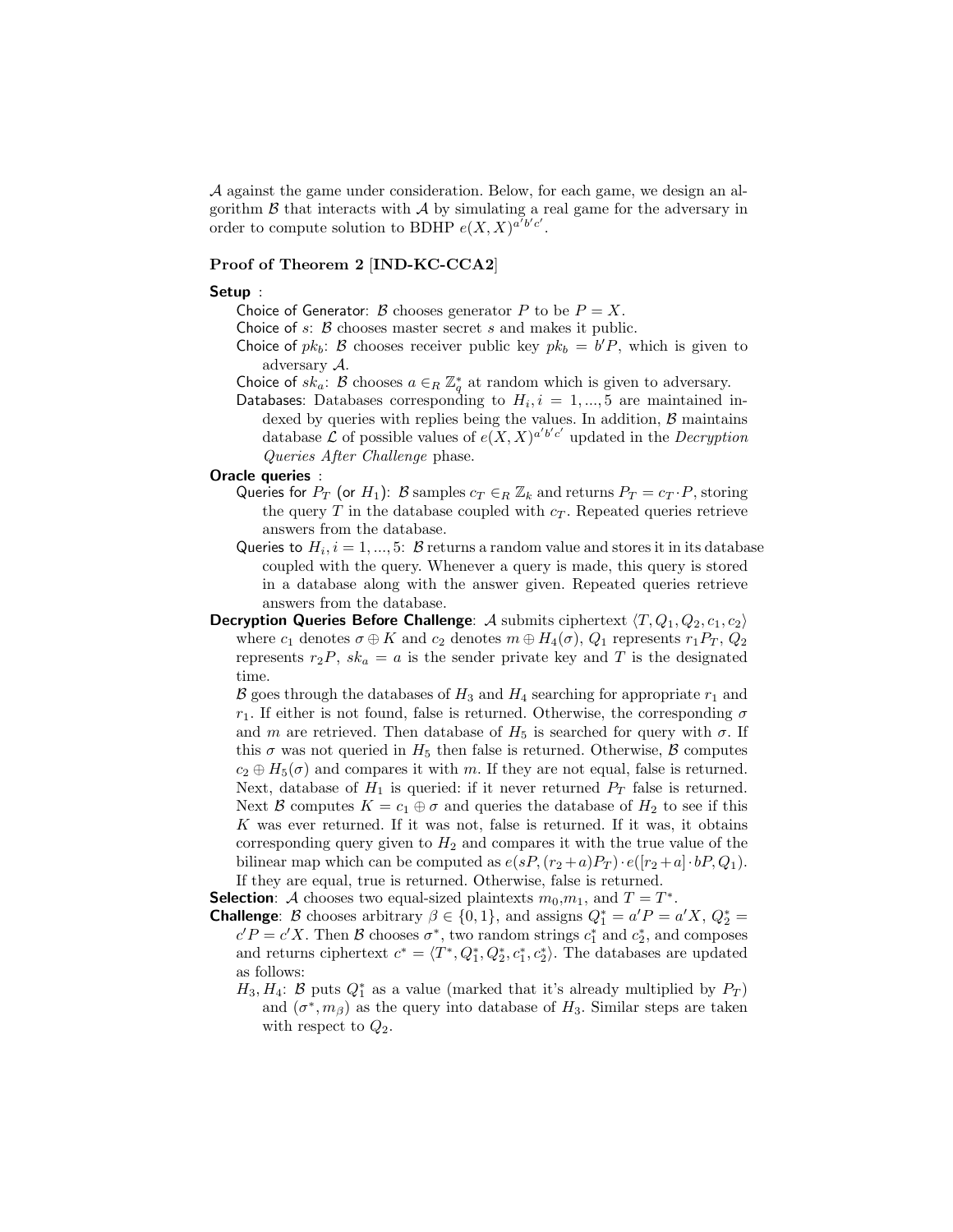- $H_5$ :  $\mathcal B$  puts  $m_\beta \oplus c_2^*$  as a value and  $\sigma^*$  as the query into database of  $H_5$ .
- $H_1$ : If  $H_1(T^*)$  was never queried then the query is made.
- $H_2$ : The database of  $H_2$  is instructed never to return the corresponding value of  $K = K^* = \sigma^* \oplus c_1^*$ .
- **Queries Cont'd:** A has a choice to continue queries or to reply to the challenge. A is not allowed to query for decryption of  $c^*$  using  $T^*$  chosen for the challenge. For decryption queries,  $\beta$  behaves according to *Decryption Queries* After Challenge phase.
- **Decryption Queries After Challenge**: A submits ciphertext  $\langle T, Q_1, Q_2, c_1, c_2 \rangle$ . B searches for  $r_1, r_2$  corresponding to  $Q_1, Q_2$  in databases of  $H_3, H_4$ . If either one is not found (even in the form that we put during challenge),  $\beta$  simply returns false. If  $Q_1 = Q_1^*, Q_2 = Q_2^*, T = T^*$  we also return false (note that if  $c_1 \neq c_1^*$ , and adversary computed bilinear map correctly, then the correct query was made to  $H_2$ ). Otherwise consider two cases:
	- $Q_2 = Q_2^*$ : If  $Q_1 = Q_1^*$  and  $T \neq T^*$ , then if we cannot find  $r_1$  in the databases we return false. Otherwise, we note that  $r_1P_T = c_Tr_1P = a'P$  which allows us to compute the solution to BDHP. If  $Q_1 \neq Q_1^*$ , then we again return false if we cannot find  $r_1$ . Otherwise, we can compute correctly the bilinear map used in the encryption as  $e(sP + r_1 \cdot bP, aP_T + c_T \cdot Q_2)$ and thus answer the decryption query correctly.
	- $Q_2 \neq Q_2^*$ : If  $r_2$  could not be retrieved, then false is returned. Otherwise, we can compute bilinear map as  $e((r_2 + a)P, sP_T)e((r_2 + a) \cdot bP, Q_1)$  and thus answer correctly the decryption query.

**Outcome**:  $\beta$  is returned or simulation halts.

- 1. If during the above simulation we managed to compute the solution to BDHP, then that is value is output by  $\beta$ .
- 2. Otherwise, B outputs at random one of the queries that the adversary queries has made to  $H_2$ .

Note that if the simulation answers a decryption query incorrectly, then (up to probability of guessing) the adversary will have made a query to oracle  $H_2$ with correct value of the challenge bilinear map which will allow us to compute solution to BDHP. Simple computations show that the resulting advantage is at least  $2\epsilon/q_2$ .

## Proof of Theorem 4 [TUF-CTXT]

#### Setup :

Choice of Generator:  $\beta$  chooses generator  $P$  to be  $X$ .

Choice of s: B chooses  $s \in \mathbb{Z}_q^*$  and makes it public.

- Choice of  $pk_a$  and  $pk_b$ :  $\beta$  chooses public key of receiver  $pk_b$  to be  $b'P$  and public key of sender  $pk_a$  to be  $a'P$ . The public keys are given to A.
- Databases: Databases corresponding to  $H_i$ ,  $i = 1, ..., 5$  are maintained indexed by queries with replies being the values. In addition,  $\beta$  maintains database  $D_s$  updated in the *Encryption Queries* phase.

## Oracle queries :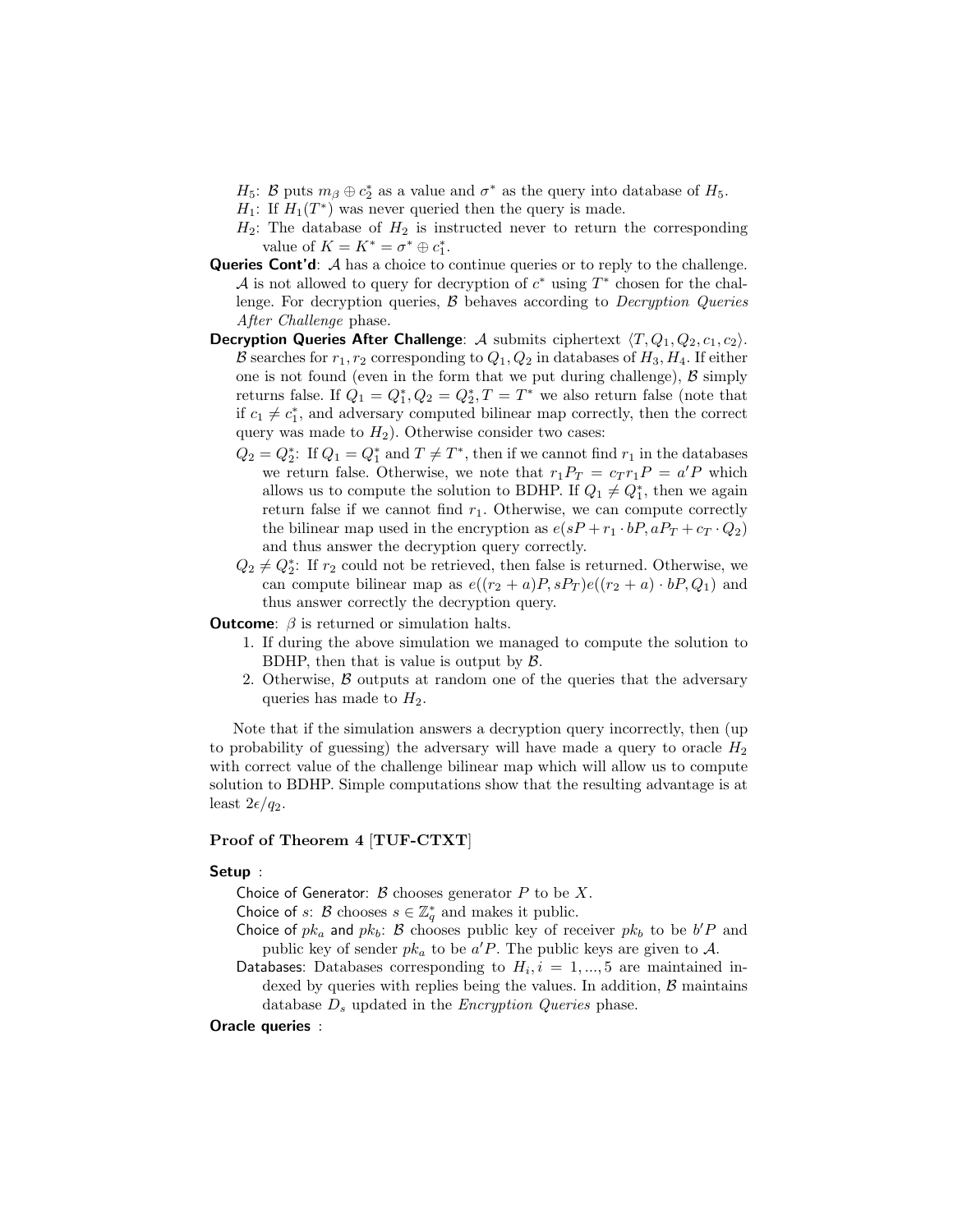Queries for  $P_T$  (or  $H_1$ ) : B chooses random  $c_T \in \mathbb{Z}_q^*$  and returns  $c_T(c'P)$ . Query  $T$  along with  $c_T$  are stored and replies for repeated queries use the database.

Queries to  $H_i$ ,  $i = 2, ..., 5$ : Same as in the proof of Theorem 2.

- **Encryption queries**: When A submits T and  $m$ , B chooses  $\sigma$ ,  $r_1$  and  $r_2$  the same way as in the protocol. However, the value of the bilinear map is chosen at random. Other than that, the ciphertext is formed in a normal way and the databases are updated accordingly. Also  $\beta$  keeps the local database  $D_s$  in which it enters the information about the inputs of the bilinear map, i.e.  $T$ and which  $r_1,r_2$  were chosen.
- **Forgery**: A submits ciphertext  $\langle T^*, Q_1^*, Q_2^*, c_1^*, c_2^* \rangle$ .
- **Outcome**: A returns forged ciphertext or simulation halts. Then  $\beta$  flips a coin. If  $D_s$  is empty and/or adversary did not make any queries to  $H_2$ , then we reset coin outcome to 'tails'. If no forgery was submitted then coin outcome is changed to 'heads'.
	- Coin is 'heads':  $\beta$  picks a random entry from database  $D_s$ , and obtains corresponding  $T, r_1, r_2$ . Then it picks random adversarial query Y to  $H_2$  and computes  $Y/[e(r_2P+aP, sP_T) \cdot e(r_1 \cdot bP, r_2P_T)]^{c_T^{-1}r_1^{-1}}$ , which is output as the solution to BDHP.
	- Coin is 'tails':  $\beta$  first obtains corresponding values of  $r_1$  and  $r_2$  since they had to be queried from  $H_3$  and  $H_4$ . Then it extracts  $K = \sigma \oplus c_1^*$  and looks-up the query Y that was made to  $H_2$  and returned K. Then as in the previous case, a candidate solution to BDHP is computed.

The above simulation fails to be indistinguishable from a real game if the adversary computed correctly the bilinear map corresponding to one of the encryption queries and then made correct query to  $H_2$  oracle. However, in this case, with probability  $\frac{1}{2 \cdot q_e \cdot q_2}$  the simulation will output correct solution to BDHP. Otherwise, simulation is indistinguishable from a real game and if forgery is successful the simulation outputs correct solution to BDHP. It follows that the BDHP solution is output with probability of at least  $\frac{\epsilon}{2 \cdot q_e \cdot q_2}$ 

Proof of Theorem 3 [IND-RTR-KC-CCA2] We use a biased coin that with probability  $\theta > 0$  returns 0 and otherwise returns 1. The optimal value of  $\theta$  will be determined later.

## Setup :

- Choice of Generator:  $\beta$  chooses generator  $P$  to be  $X$ .
- Choice of  $P_{pub}$ : B chooses  $P_{pub} = sP$  to be  $b'P$ .
- Choice of  $pk_a$ : B chooses random sender's private key  $sk_a = a \in \mathbb{Z}_q^*$  which is given to adversary A.
- Databases: Databases corresponding to  $H_i$ ,  $i = 1, ..., 5$  are maintained indexed by queries with replies being the values. In addition,  $\beta$  maintains database  $\mathcal L$  of possible values of  $e(X, X)^{a'b'c'}$  updated in the *Decryption* Queries After Challenge phase.

## Oracle queries :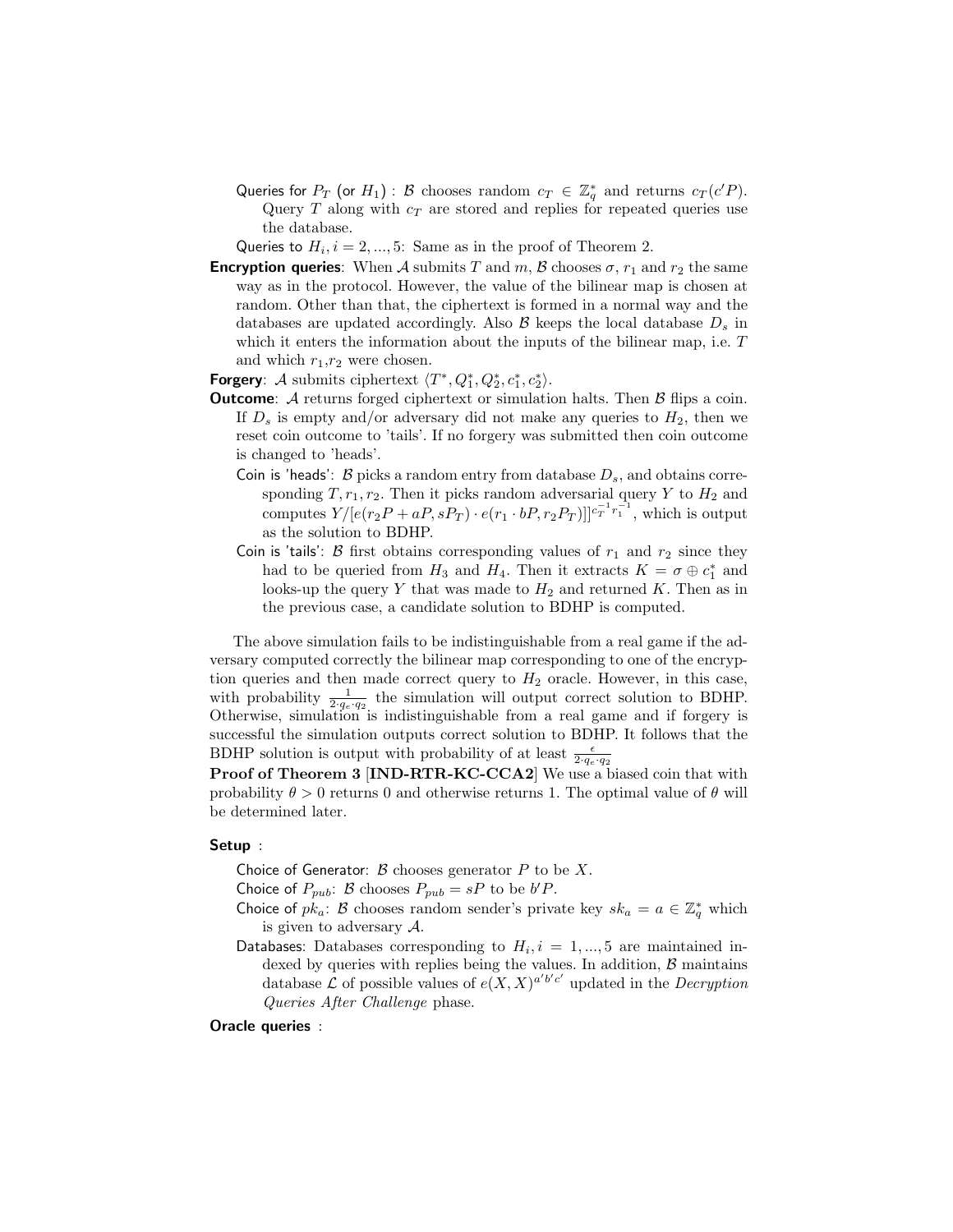- Queries for  $P_T$  (or  $H_1$ ): B chooses random  $c_T \in \mathbb{Z}_q^*$ , flips coin and returns  $c_T P$  if coin outcome is 0. Otherwise, it returns  $c_T \cdot c' P$ . Results are stored and repeated queries retrieve answers from the database.
- Queries to  $H_i$ ,  $i = 2, ..., 5$ : Same as in the proof of Theorem 2. **Queries for**  $tkn[T] = sP_T$ :  $\beta$  queries  $H_1$ , obtains corresponding  $c_T$  and 1) if
- returns  $sH_1(T) = c_T(b'P)$  if  $H_1(T) = c_T P$ , 2) fails otherwise.
- **Decryption Queries Before Challenge**: A submits ciphertext  $\langle T, b, Q_1, Q_2, c_1, c_2 \rangle$ , where b is the receiver's secret key,  $pk_a$  is the sender and T,  $Q_i$ ,  $c_1$  and  $c_2$ carry the same meaning as in the previous proofs. As before,  $\beta$  obtains  $r_1$ and  $r_2$  from the databases, which allows it to decrypt correctly.
- **Selection**: A chooses two equal-sized plaintexts  $m_0, m_1$ , public key  $pk_{b^*}$  and time  $T^*$ . If  $P_{T^*} = c_{T^*}P$  the simulator quits. It is assumed that A did not query (nor will in the future) for  $tkn[T^*]$ .
- **Challenge:** B chooses arbitrary  $\beta \in \{0, 1\}$  and  $\sigma$ , and sets  $r_2 = r_2^* = a'$  while the value of  $r_1 = r_1^*$  is computed in a normal way. Then it chooses the value of the bilinear map at random and composes the resulting ciphertext  $c^* = \langle T^*, pk_{b^*}, Q_1^* = r_1^*P, Q_2^* = a'P, c_1^*, c_2^* \rangle.$
- Queries Cont'd: A has a choice to continue queries or to reply to the challenge. A is not allowed to query for decryption of  $c^*$  using  $T^*$  and  $sk_{b^*}$  corresponding to  $pk_{b^*}$ . For decryption queries,  $B$  behaves according to  $Decryption$ Queries After Challenge phase.
- **Decryption Queries After Challenge**: A submits ciphertext  $\langle T, b, Q_1, Q_2, c_1, c_2 \rangle$ . If  $P_T = c_T P$ , then B can compute the corresponding bilinear map and answer the query correctly. If  $P_T = c_T \cdot c' P$ , then we consider two cases separately: 1)  $Q_2 = Q_2^*$ , or 2)  $Q_2 \neq Q_2^*$ .
	- Case  $Q_2 = Q_2^*$ : Assume that  $Q_1 \neq Q_1^*$  and  $T \neq T^*$  (otherwise we return false). Note that in this case  $r_1$  used in this ciphertext must be the same as  $r_1^*$  used in the challenge – if not (and we can check that) we return false. Let us write the bilinear map used in the ciphertext as  $B = e(sP, r_2P_T) \cdot D_1$ . Knowing  $sk_a, sk_b, r_1, r_2P$  and  $sP$ , we can correctly compute  $D_1 = e(sP, aP_T) \cdot e(r_2P + aP, r_1 \cdot bP)$ . However, we cannot necessarily compute  $e(sP, r_2P_T)$  (which would solve the BDHP). We enter the pair  $(D_1, T)$  in database  $D_{aux}$  and return false to the adversary.
	- Case  $Q_2 \neq Q_2^*$ : Then we should be able to obtain the corresponding value of  $r_2$  and the input pair  $(\sigma, m)$  from the queries to  $H_3$ . Likewise, we can obtain the value of  $r_1$ . Going through routine checks and noting that we can now compute the correct value of the bilinear map, we can answer correctly the decryption query.
- **Outcome of First Simulation**:  $\beta$  is returned or simulation halts.
	- 1. We pick at random a query  $Y_1$  that an adversary made to  $H_2$  and a random pair  $(Y_2, T)$  from database  $D_{aux}$ . We then compute  $B_1 =$  $(Y_1/Y_2)^{c_T^{-1}}$ . Note that if  $Y_1$  is the correct value of the bilinear map corresponding to entry  $(Y_2, T)$ , then  $B_1$  is the solution to BDHP
	- 2. We pick at random a query  $F_1$  that an adversary made to  $H_2$  (a possible value of the bilinear map used in the challenge). We output the pair  $(F_1, r_{1,1}^*)$ , where  $r_{1,1}^*$  is the value of  $r_1$  used in the challenge.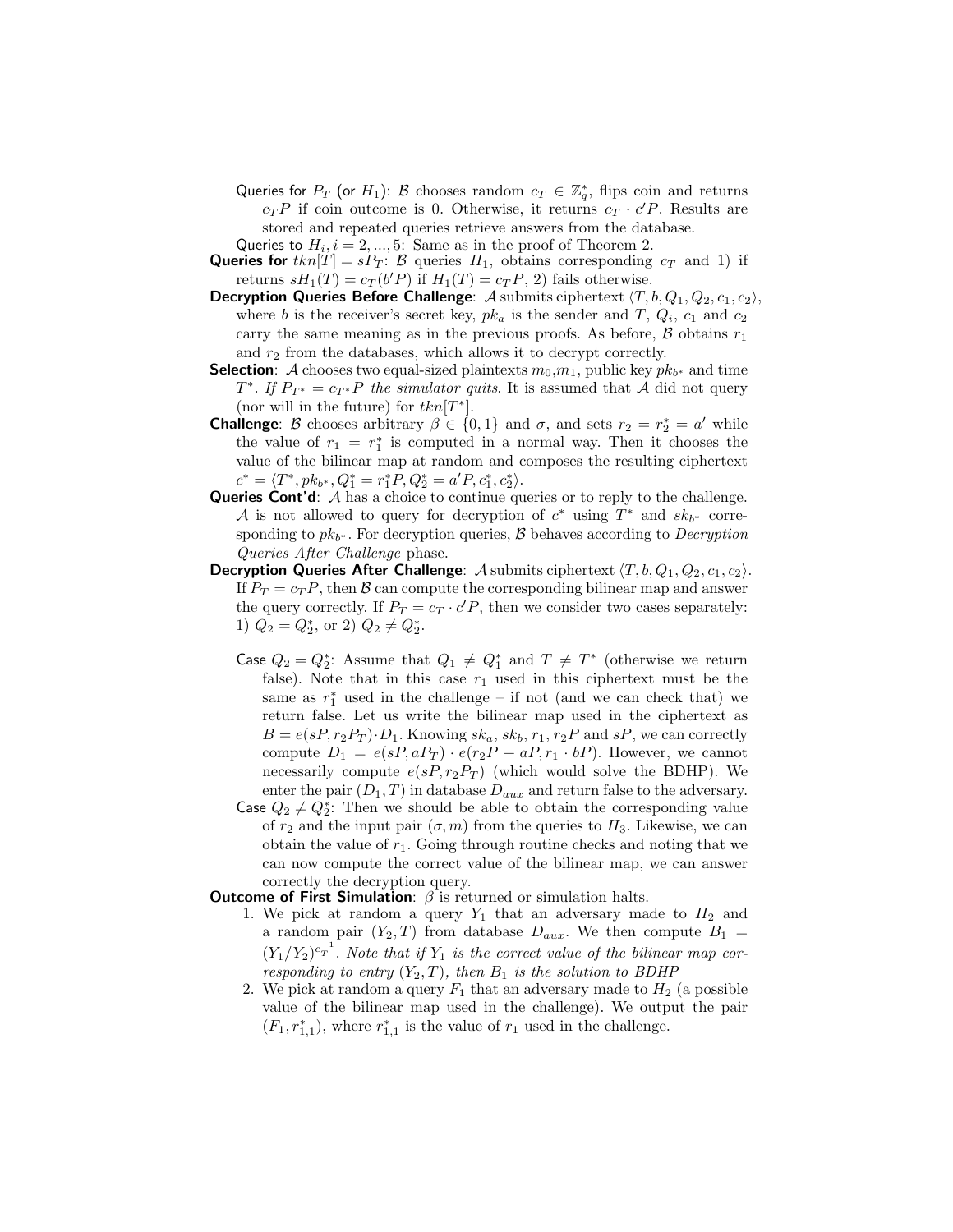**Second Simulation**: Second simulation is run using the same random tape for the adversary and changing the random tape of the simulator immediately after the Selection step, but ensuring that the only possible difference in the *Challenge* step is in the value of  $r_1$ .

**Outcome of Second Simulation**:  $\beta$  is returned or simulation halts.

- 1. As in the first simulation, we compute the value of possible solution to BDHP using adversarial queries to  $H_2$  and database  $D_{aux}$ . We mark this value now as  $B_2$ .
- 2. As in the first simulation, We pick at random a query  $F_2$  that an adversary made to  $H_2$  (a possible value of the bilinear map used in the challenge). We output the pair  $(F_2, r_{1,2}^*)$ , where  $r_{1,2}^*$  is the value of  $r_1$ used in the challenge.
- Combined Outcome of Both Simulations: We flip a coin and based on the outcome proceed in one of the following ways:
	- We pick output at random either  $B_1$  or  $B_2$  as the solution to BDHP.
	- $-$  We compute  $Z = (F_1/F_2)^{(r_{1,1}^* r_{1,2}^*)^{-1}}$ , then compute  $Y = F_1/[e(sP,aP_{T^*})$ .  $Z^{r_{1,1}^*}$ ] which is taken to power  $c_{T^*}^{-1}$ . The final result is output as the solution to BDHP. Note that if  $F_i$  are indeed correct values of the challenge bilinear maps used in the simulations, then  $Z = e(bP, (r_2^* + a)P_{T^*})$ ,  $Y = e(sP, r_2^*P_{T^*})$  and the final result is indeed correct value of solution to BDHP.

The optimal value of  $\theta$  maximizes the probability that simulation does not quit during token queries or during selection. This probability is at least  $\theta^{q_{tok}}$ .  $(1 - \theta)$ , where  $q_{tok}$  is the number of token queries made by A, and is maximized when  $\theta = 1 - 1/(q_{tok} + 1)$  with value  $\frac{1}{e \cdot (1 + q_{tok})}$ , where  $e = 2.718281828...$ 

Note that the simulations above fail to be indistinguishable from real game when either the adversary makes a query to  $H_2$  with the correct value of the challenge bilinear map, or when in the Decryption After Challenge phase the simulator incorrectly answers the decryption query (in the part where  $D_{aux}$  is updated). On the other hand, without making a query to  $H_2$  with the correct value of the challenge bilinear map, the adversary can not succeed more than with negligible probability.

Denote by  $P$  the probability that in a single run of the simulation either the adversary makes a query to  $H_2$  with the correct value of the bilinear map corresponding to some entry in  $D_{aux}$  or corresponding to the challenge, and the simulation does not fail due to the biased coin. Then  $P \geq \frac{2\epsilon}{e \cdot (1+q_{tok})}$ . Using well-known probabilistic lemma (aka forking lemma), the probability that this event happens in both simulations is at least  $(P/2)^3$ . Given that in one of the simulations adversary makes a query to  $H_2$  with the correct value of the bilinear map corresponding to some entry in  $D_{aux}$ , probability that we output the solution to BDHP is at least  $P_1 = \frac{1}{4 \cdot q_d \cdot q_2}$ . Given that in one of the simulations adversary makes a query to  $H_2$  with the correct value of the bilinear map corresponding to the challenge in both simulations, probability that we output the solution to BDHP is at least  $P_2 = \frac{1}{4 \cdot q_2^2}$ . It follows that the probability that the combined simulation above outputs correct solution to BDHP is at least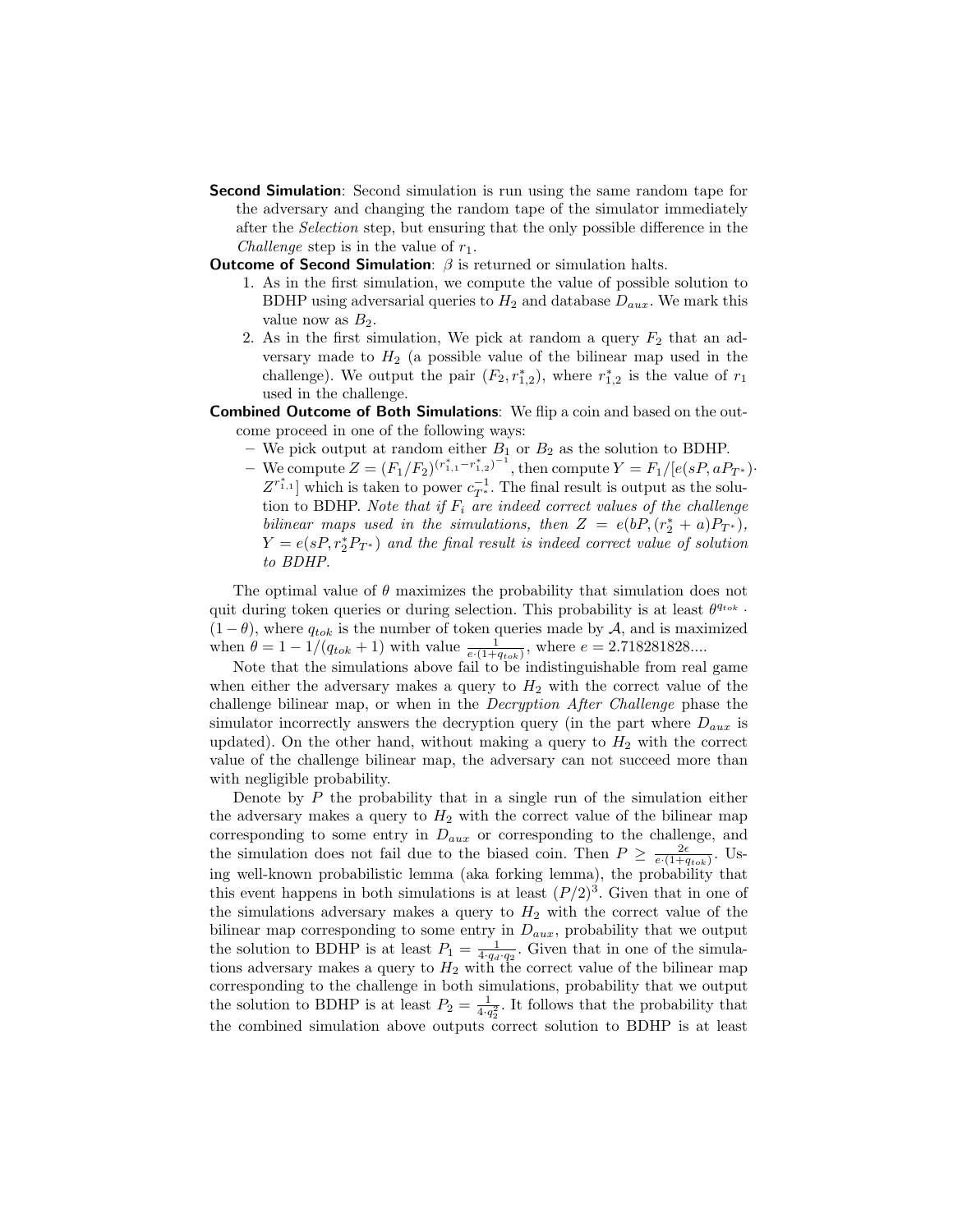$$
(P/2)^3 \cdot \min(P_1, P_2) \ge \frac{1}{4q_2 \cdot \max(q_2, q_d)} \left[\frac{\epsilon}{e \cdot (1 + q_{tok})}\right]^3
$$

#### Proof of Theorem 5 [RUF-TR-CTXT]

We use a biased coin that with probability  $\theta > 0$  returns 0 and otherwise returns 1. The optimal value of  $\theta$  will be determined later.

#### Setup :

Choice of Generator:  $\beta$  chooses generator  $P$  to be  $X$ .

s and  $P_{pub}$ : B chooses  $P_{pub} = sP$  to be  $b'P$ .

- Choice of  $pk_a$ : B sets  $pk_a = a'P$  and gives the public key to the adversary.
- Databases: Databases corresponding to  $H_i$ ,  $i = 1, ..., 5$  are maintained indexed by queries with replies being the values. In addition,  $\beta$  maintains database  $D_s$  updated in the *Encryption Queries* phase.

## Oracle queries :

- Queries for  $P_T$  (or  $H_1$ ): B chooses random  $c_T \in \mathbb{Z}_q^*$ , flips the biased coin and returns  $c_T P$  if coin outcome is 0. Otherwise, it returns  $c_T \cdot c' P$ . Results are stored and repeated queries retrieve answers from the database.
- Queries to  $H_i$ ,  $i = 2, ..., 5$ : Same as in the proof of Theorem on IND-KC-CCA<sub>2</sub>.
- **Queries for**  $sP_T$ : B queries  $H_1$ , obtains corresponding  $c_T$  and 1) it returns  $sH_1(T)$  $c_T(b'P)$  if  $H_1(T) = c_T P$ , 2) simulation fails and stops otherwise.
- **Encryption queries:** A submits  $T$ ,  $m$  and  $bP$ . The simulator is expected to output the encryption of m using  $a'$  (sender) and  $bP$  (receiver). Two cases are considered:
	- $P_T = c_T P$ : B computes the ciphertext in a normal way. It chooses arbitrary σ, queries  $H_3$  for  $r_1$ ,  $H_4$  for  $r_2$ , and then queries  $H_5$  with input σ. Then it computes bilinear map as  $e(sP + r_1 \cdot bP, r_2P_T + aP_T)$  by noting that  $aP_T = a' \cdot c_T P = c_T \cdot a'P$ . The corresponding query is made to  $H_2$  and B returns resulting ciphertext.
	- $P_T = c_T \cdot c' P$ : B chooses  $\sigma$  and computes  $r_2$  in the normal way. Then it picks random  $r'_1$  and sets  $r_1P_T = r'_1P$ , updating appropriately the database of  $H_2$ . The value of bilinear map is chosen at random and the resulting ciphertext is given to the adversary. The simulator enters the parameters  $(T, r_2, r'_1, bP)$  in database  $D_{aux}$ .
- **Forgery:** A submits ciphertext  $c^* = \langle Q_1^*, Q_2^*, T^*, c_1^*, c_2^* \rangle$  and the receiver secret key  $b^*$ , which will be used for verification. If  $P_{T^*} = c_{T^*}P$ , the simulation fails.
- **Outcome of Simulation:** A returns forged ciphertext or simulation halts. Simulator flips a fair coin. If one of the cases below does not have data to proceed, simulator picks the other case.
	- Coin outcome is 'heads':  $\mathcal B$  picks a random entry  $(T, r_2, r_1', bP)$  from database  $D_{aux}$ , and picks at random a query Y that adversary made to  $H_2$ . Then it computes  $Z = e(r_1 \cdot bP, (r_2 + a)P_T) = e(bP, (r_2 + a) \cdot r_1P_T) = e(r'_1 \cdot bP, (r_2 + a) \cdot r_2 \cdot r_2)$  $bP, r_2P+aP$ , computes  $Y/[e(sP, r_2P_T) \cdot Z]$  and takes the result to power  $c_T^{-1}$ . Final result is output as the solution to BDHP. Note that if Y was the correct value of the bilinear map corresponding to  $(T, r_2, r'_1, bP)$ , then we do obtain the solution to BDHP.